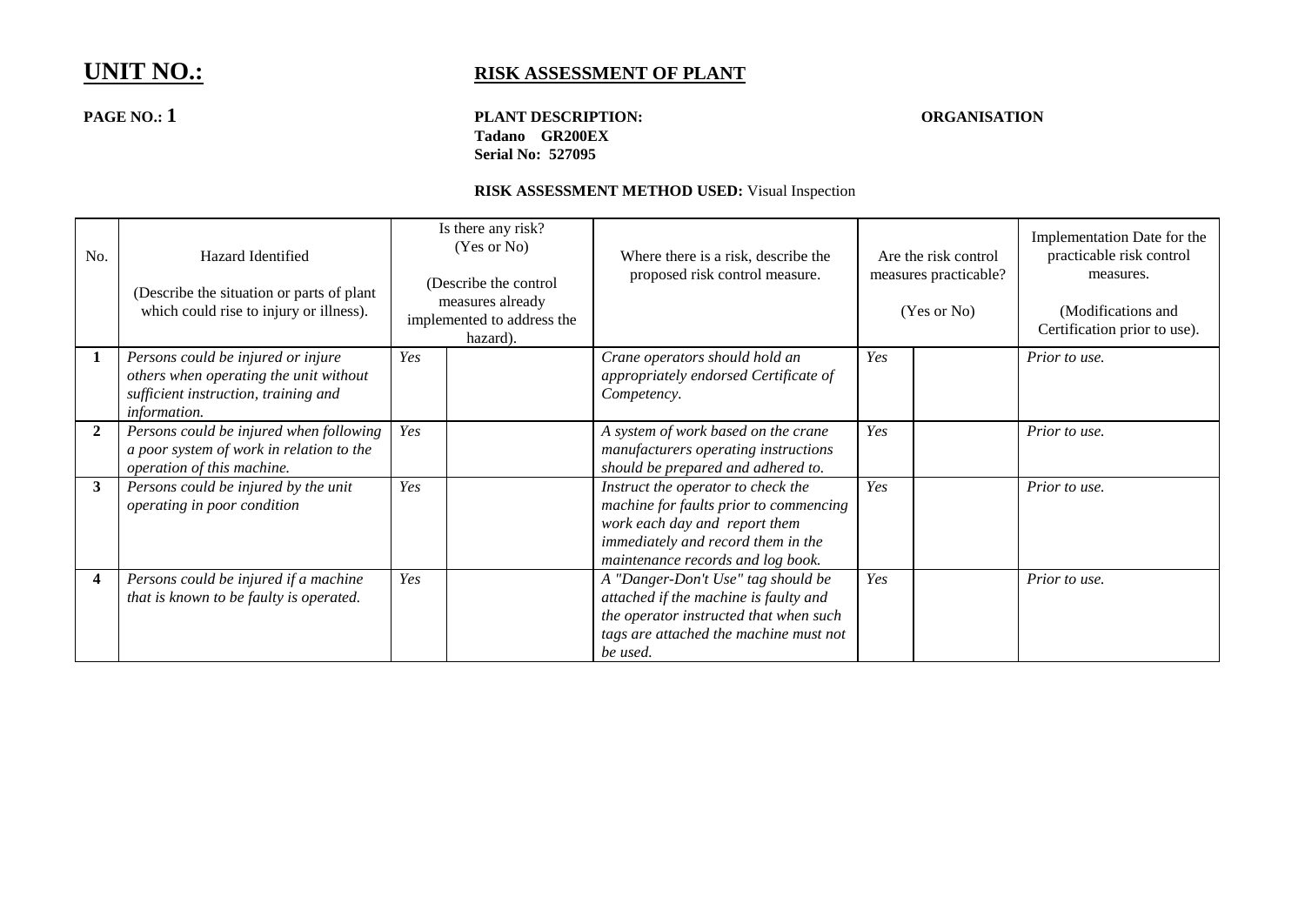## **PAGE NO.: 2 PLANT DESCRIPTION: ORGANISATION Tadano GR200EX Serial No: 527095**

| No.            | Hazard Identified<br>(Describe the situation or parts of plant)<br>which could rise to injury or illness).                           |     | Is there any risk?<br>(Yes or No)<br>(Describe the control)<br>measures already<br>implemented to address the<br>hazard). | Where there is a risk, describe the<br>proposed risk control measure.                                                                                                                    | Are the risk control<br>measures practicable?<br>(Yes or No) |  | Implementation Date for the<br>practicable risk control<br>measures.<br>(Modifications and<br>Certification prior to use). |
|----------------|--------------------------------------------------------------------------------------------------------------------------------------|-----|---------------------------------------------------------------------------------------------------------------------------|------------------------------------------------------------------------------------------------------------------------------------------------------------------------------------------|--------------------------------------------------------------|--|----------------------------------------------------------------------------------------------------------------------------|
| 5              | Persons could be crushed by the failure<br>of the crane to sustain loads.                                                            | Yes | Routine inspections<br>with maintenance<br>records kept and log<br>books maintained.                                      |                                                                                                                                                                                          | Yes                                                          |  | Prior to supply Prior to use                                                                                               |
| 6              | Persons could be injured by an<br>overloaded machine. The load may<br>exceed the rated load at a specific<br>working radius.         | Yes | A load meter and<br>limiter is installed<br>with an alarm<br>system attached.                                             | Instruct the operator to ensure that the<br>load chart is legible and train him to<br>understand its meaning. He must never<br>exceed the rated load and the relative<br>working radius. | Yes                                                          |  | Prior to supply<br>Prior to use                                                                                            |
| $\overline{7}$ | Persons could be injured if the machine<br>is not operated in accordance with the<br>rated load chart and instructions there-<br>on. | Yes | A load meter and<br>limiter is installed in<br>the crane with an<br>alarm system<br>attached.                             | Instruct the operator regarding all<br>types of work that may be performed<br>with this machine. Advise him/her not<br>to attempt to exceed the capacity or<br>ability of the machine.   | Yes                                                          |  | Prior to supply<br>Prior to use                                                                                            |
| 8              | Persons could be injured if the boom is<br>not restricted in its backward motion.                                                    | Yes | Boom stops have<br>been provided.                                                                                         |                                                                                                                                                                                          | Yes                                                          |  | Prior to supply.                                                                                                           |
| 9              | Persons could be injured if the crane<br>hoist rope is overloaded.                                                                   | Yes | A rated load<br>indicator has been<br>provided.                                                                           |                                                                                                                                                                                          | Yes                                                          |  | Prior to supply                                                                                                            |
| <b>10</b>      | Persons could be injured if the load<br>upon the crane was unknown and<br>excessive.                                                 | Yes | A load indicator has<br>been provided.                                                                                    |                                                                                                                                                                                          | Yes                                                          |  | Prior to supply                                                                                                            |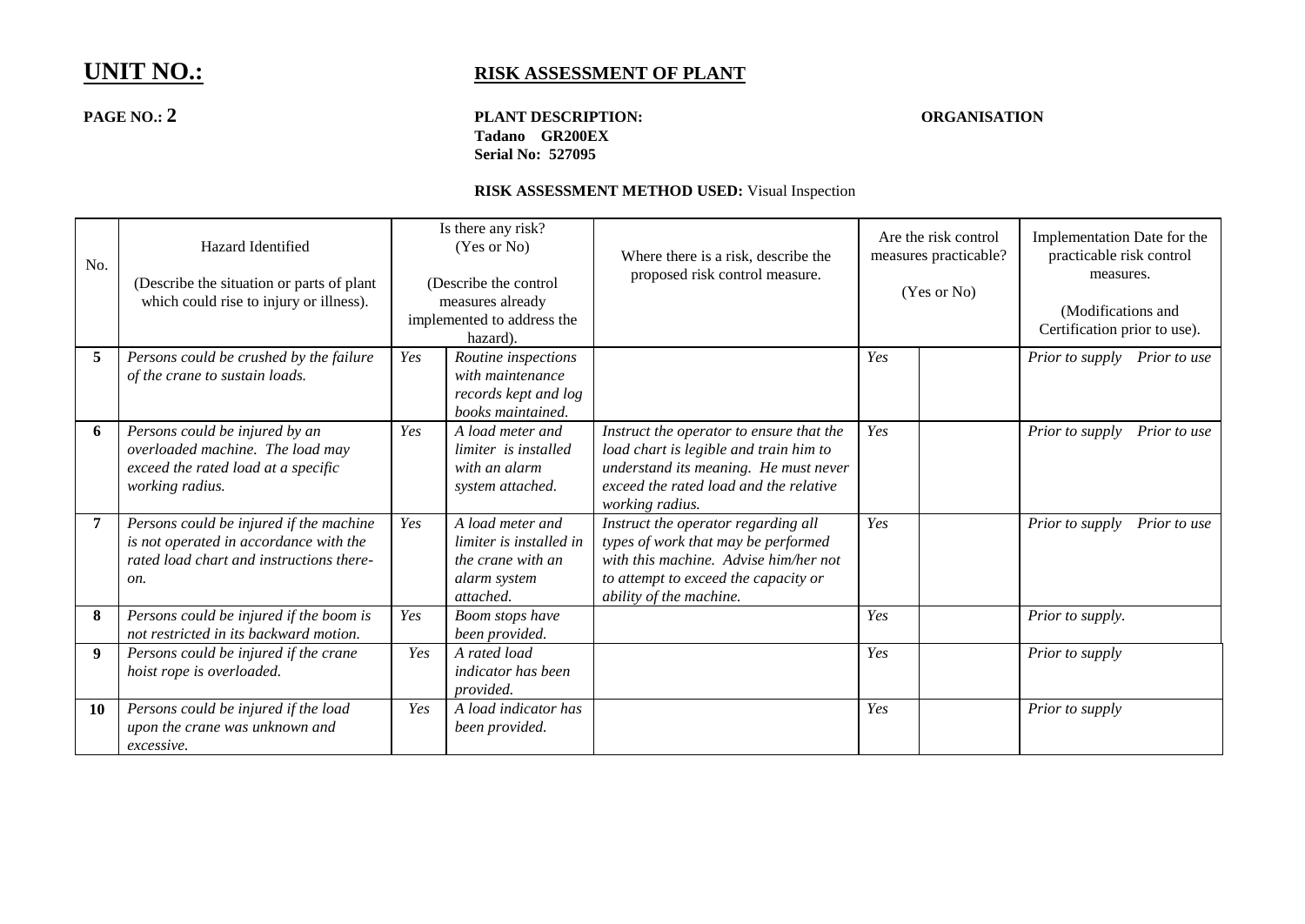## **PAGE NO.: 3 PLANT DESCRIPTION: ORGANISATION Tadano GR200EX Serial No: 527095**

| No. | Hazard Identified<br>(Describe the situation or parts of plant<br>which could rise to injury or illness).                 |     | Is there any risk?<br>(Yes or No)<br>(Describe the control<br>measures already<br>implemented to address the<br>hazard). | Where there is a risk, describe the<br>proposed risk control measure.                       |     | Are the risk control<br>measures practicable?<br>(Yes or No) | Implementation Date for the<br>practicable risk control<br>measures.<br>(Modifications and<br>Certification prior to use). |
|-----|---------------------------------------------------------------------------------------------------------------------------|-----|--------------------------------------------------------------------------------------------------------------------------|---------------------------------------------------------------------------------------------|-----|--------------------------------------------------------------|----------------------------------------------------------------------------------------------------------------------------|
| 11  | Persons could be injured if the operator<br>was unaware of the angle of the boon<br>and jib.                              | Yes | An automatic and a<br>mechanical gravity<br>type angle indicator<br>have been<br>provided.                               |                                                                                             | Yes |                                                              | Prior to supply                                                                                                            |
| 12  | Persons could be injured if the operator<br>was unaware that the machine was not<br>set level.                            | Yes | A sight level<br>indicator has been<br>provided.                                                                         |                                                                                             | Yes |                                                              | Prior to supply                                                                                                            |
| 13  | Persons could be injured if the crane is<br>used to lift objects that have been driven<br>into the ground.                | Yes | A load meter is<br>installed in the<br>crane with an<br>alarm system<br>attached.                                        |                                                                                             | Yes |                                                              | Prior to supply<br>Prior to use                                                                                            |
| 14  | Persons could be injured if the crane is<br>used to break off to loosen objects that<br>have been driven into the ground. | Yes | A load meter is<br>installed in the<br>crane with an<br>alarm system<br>attached.                                        | Instruct the operator to operate within<br>the capacity and safe functions of the<br>crane. | Yes |                                                              | Prior to supply<br>Prior to use                                                                                            |
| 15  | Persons could be injured if rope became<br>dislodged from a sheave.                                                       | Yes | Rope retainers have<br>been installed on<br>all sheaves and will<br>be properly<br>maintained.                           |                                                                                             | Yes |                                                              | Prior to supply                                                                                                            |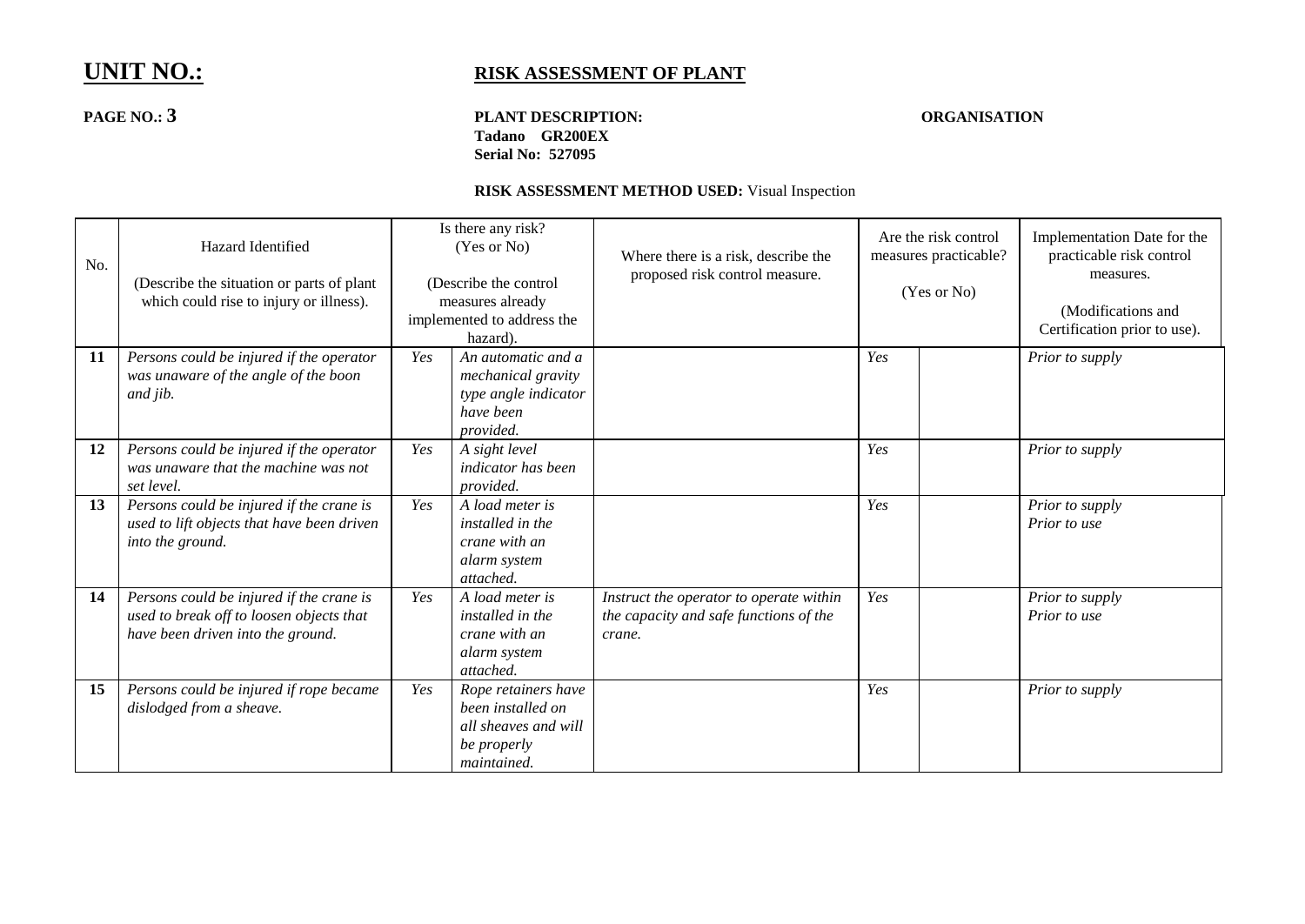## **PAGE NO.: 4 PLANT DESCRIPTION: ORGANISATION Tadano GR200EX Serial No: 527095**

| No. | Hazard Identified<br>(Describe the situation or parts of plant<br>which could rise to injury or illness).                             |     | Is there any risk?<br>(Yes or No)<br>(Describe the control<br>measures already<br>implemented to address the<br>hazard). | Where there is a risk, describe the<br>proposed risk control measure.                                                                                                                                                       | Are the risk control<br>measures practicable?<br>(Yes or No) |  | Implementation Date for the<br>practicable risk control<br>measures.<br>(Modifications and<br>Certification prior to use). |
|-----|---------------------------------------------------------------------------------------------------------------------------------------|-----|--------------------------------------------------------------------------------------------------------------------------|-----------------------------------------------------------------------------------------------------------------------------------------------------------------------------------------------------------------------------|--------------------------------------------------------------|--|----------------------------------------------------------------------------------------------------------------------------|
| 16  | Persons could be injured if the crane<br>becomes unstable or tips while lifting a<br>load in accordance with the rated load<br>chart. | Yes |                                                                                                                          | Appropriate testing to be witnessed<br>confirming the cranes stability to local<br>Statutory requirements. A Certificate<br>of Test indicating that tests were<br>carried out to 75% of tipping load must<br>be documented. | Yes                                                          |  | Prior to supply                                                                                                            |
| 17  | Persons could be injured if a load was<br>dropped due to a failed main hoist rope.                                                    | Yes | Certificate of test<br>and examination<br>provided.                                                                      |                                                                                                                                                                                                                             | Yes                                                          |  | Prior to supply                                                                                                            |
| 19  | Persons could be injured if incompatible<br>and unsafe lifting attachments are fitted<br>to the crane hooks.                          | Yes |                                                                                                                          | Instruct the operator to only attach<br>company approved attachments and<br>tested lifting gear that has its W.L.L.<br>and method of use displayed there-on.<br>Lifting beams should have Certificates<br>of Test provided. | Yes                                                          |  | Prior to use.                                                                                                              |
| 20  | Persons could be injured if a load is<br>dropped due to failure of lifting slings.                                                    | Yes |                                                                                                                          | All lifting slings should be certificated<br>by a NATA Non Destructive Testing<br>Authority and the certificates retained.                                                                                                  | Yes                                                          |  | Prior to use.                                                                                                              |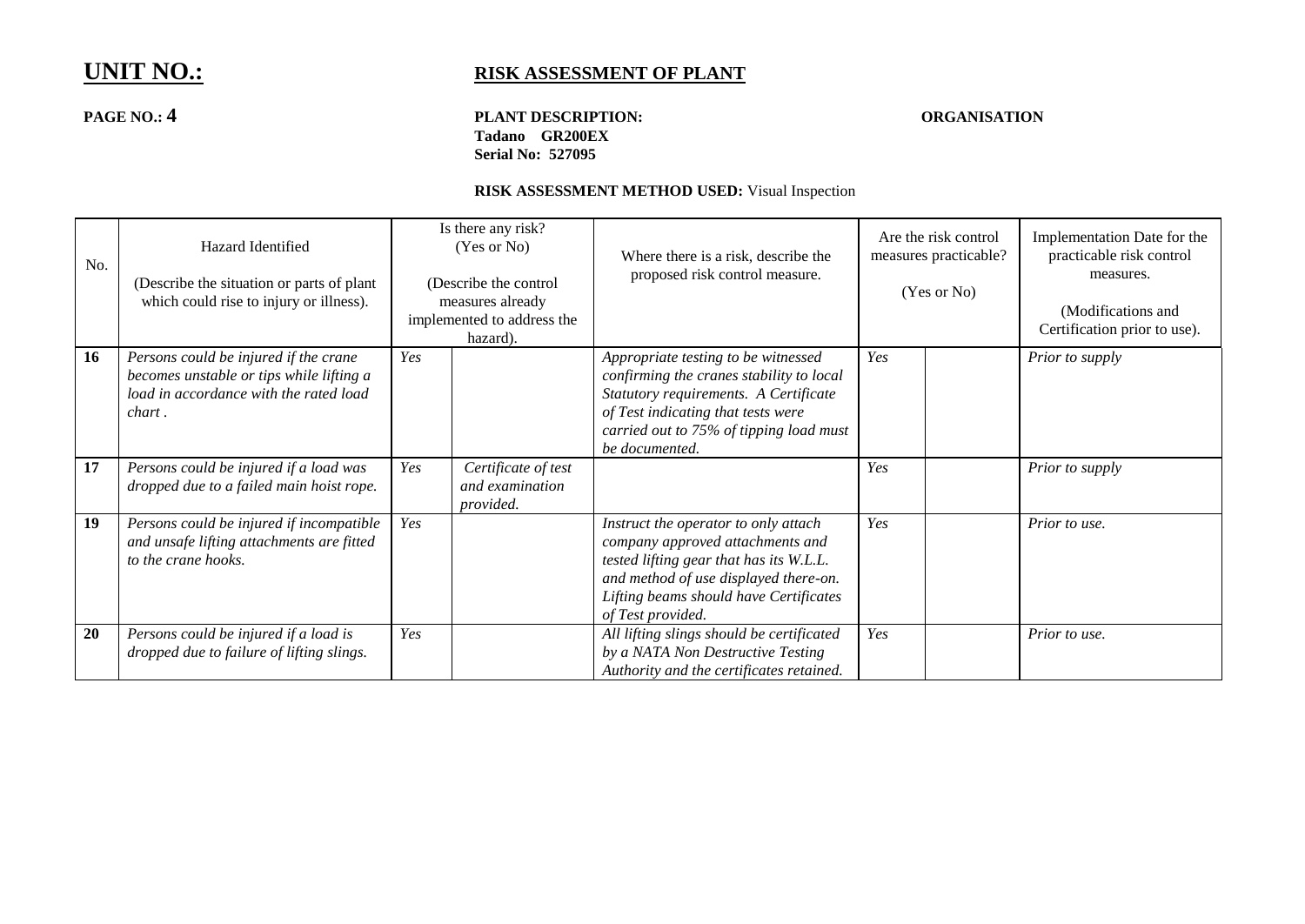**PAGE NO.: 5 PLANT DESCRIPTION: ORGANISATION Tadano GR200EX Serial No: 527095**

| No. | Hazard Identified<br>(Describe the situation or parts of plant)<br>which could rise to injury or illness). |     | Is there any risk?<br>(Yes or No)<br>(Describe the control<br>measures already<br>implemented to address the<br>hazard).                                                                                                                         | Where there is a risk, describe the<br>proposed risk control measure. | Are the risk control<br>measures practicable?<br>(Yes or No) |  | Implementation Date for the<br>practicable risk control<br>measures.<br>(Modifications and<br>Certification prior to use). |
|-----|------------------------------------------------------------------------------------------------------------|-----|--------------------------------------------------------------------------------------------------------------------------------------------------------------------------------------------------------------------------------------------------|-----------------------------------------------------------------------|--------------------------------------------------------------|--|----------------------------------------------------------------------------------------------------------------------------|
| 21  | Persons could be injured if the brakes<br>on the hoisting motions are inadequate.                          | Yes | Testing to be<br>witnessed<br>confirming the<br>cranes line pull<br>braking ability to<br>local Statutory<br>requirements. A<br>Certificate of Test<br>confirming tests<br>were carried out to<br>$110\%$ of the W.L.L.<br>must be<br>documented |                                                                       | Yes                                                          |  | Prior to supply                                                                                                            |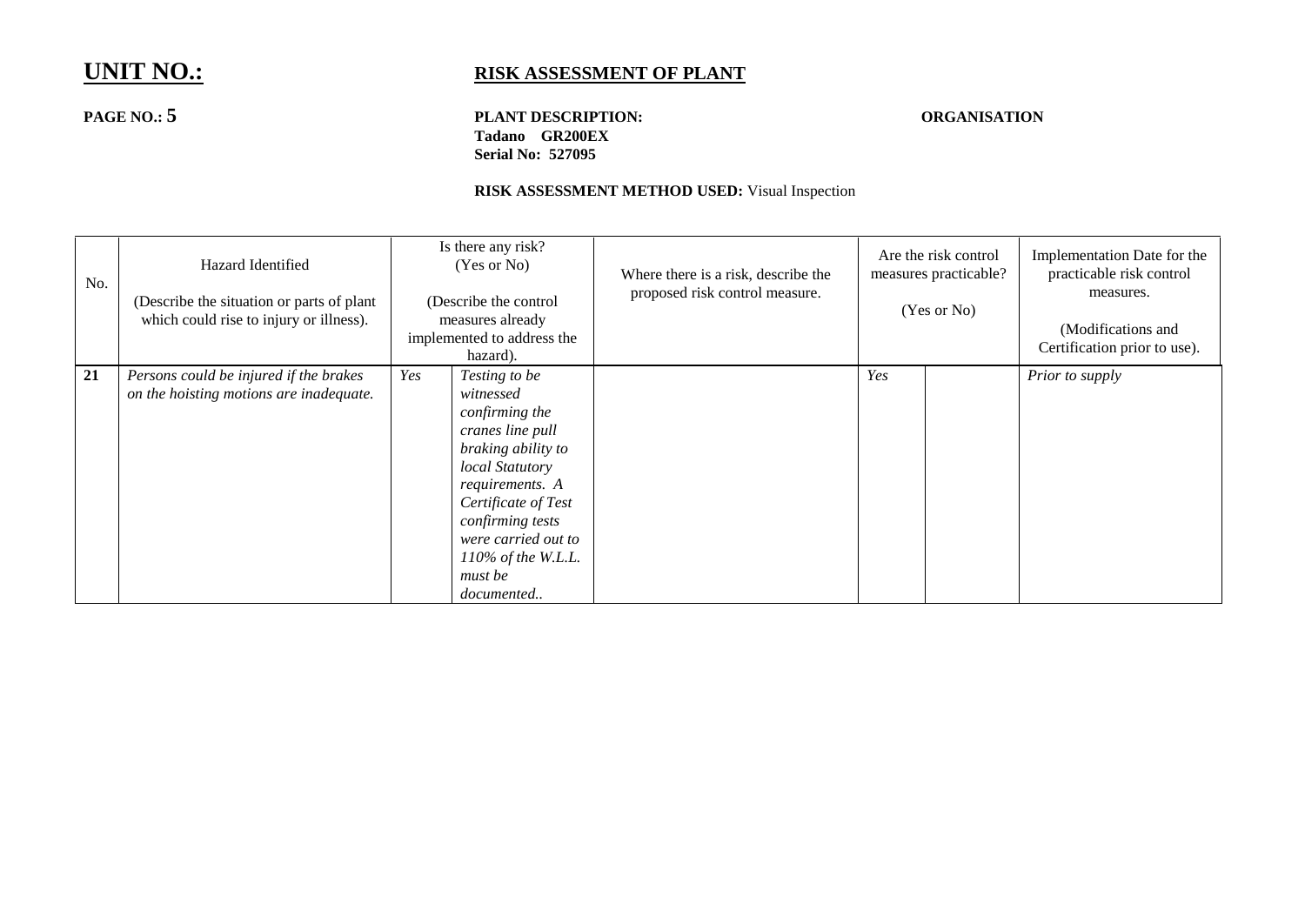## **PAGE NO.: 6 PLANT DESCRIPTION: ORGANISATION Tadano GR200EX Serial No: 527095**

| No. | Hazard Identified<br>(Describe the situation or parts of plant<br>which could rise to injury or illness).                    |     | Is there any risk?<br>(Yes or No)<br>(Describe the control<br>measures already<br>implemented to address the<br>hazard).                                                                                                                | Where there is a risk, describe the<br>proposed risk control measure.                                         | Are the risk control<br>measures practicable?<br>(Yes or No) |  | Implementation Date for the<br>practicable risk control<br>measures.<br>(Modifications and<br>Certification prior to use). |
|-----|------------------------------------------------------------------------------------------------------------------------------|-----|-----------------------------------------------------------------------------------------------------------------------------------------------------------------------------------------------------------------------------------------|---------------------------------------------------------------------------------------------------------------|--------------------------------------------------------------|--|----------------------------------------------------------------------------------------------------------------------------|
| 22  | Persons could be injured if the crane or<br>part of it collapsed due to the failure of<br>overstressed welds.                | Yes | A NATA Non<br><b>Destructive Testing</b><br>Authority has<br>examined the<br>critical specific<br>parts of the crane<br>required to be<br>tested by the local<br>Authorities and a<br>Certificate of<br>Examination has<br>been issued. |                                                                                                               | Yes                                                          |  | Prior to supply                                                                                                            |
| 23  | Persons could be injured if the operators<br>foot slipped off the pedal.                                                     | Yes | Foot plates are non<br>skid.                                                                                                                                                                                                            | Instruct the operator to ensure that all<br>footplates and footwear are free of mud<br>or grime at all times. | Yes                                                          |  | Prior to supply<br>Prior to use                                                                                            |
| 24  | Persons could be injured by slipping<br>during access and egress from the unit.                                              | Yes | Foot plates are non<br>skid and suitable<br>hand holds are<br>provided.                                                                                                                                                                 | Instruct the operator to ensure that all<br>footplates and footwear are free of mud<br>or grime at all times. | Yes                                                          |  | Prior to supply                                                                                                            |
| 25  | Persons could be injured if the controls<br>were inadvertently moved due to being<br>caught by the operators loose clothing. | Yes |                                                                                                                                                                                                                                         | Instruct the operator to wear clothing<br>appropriate to his duties ie. close<br>fitting.                     | Yes                                                          |  | Prior to use.                                                                                                              |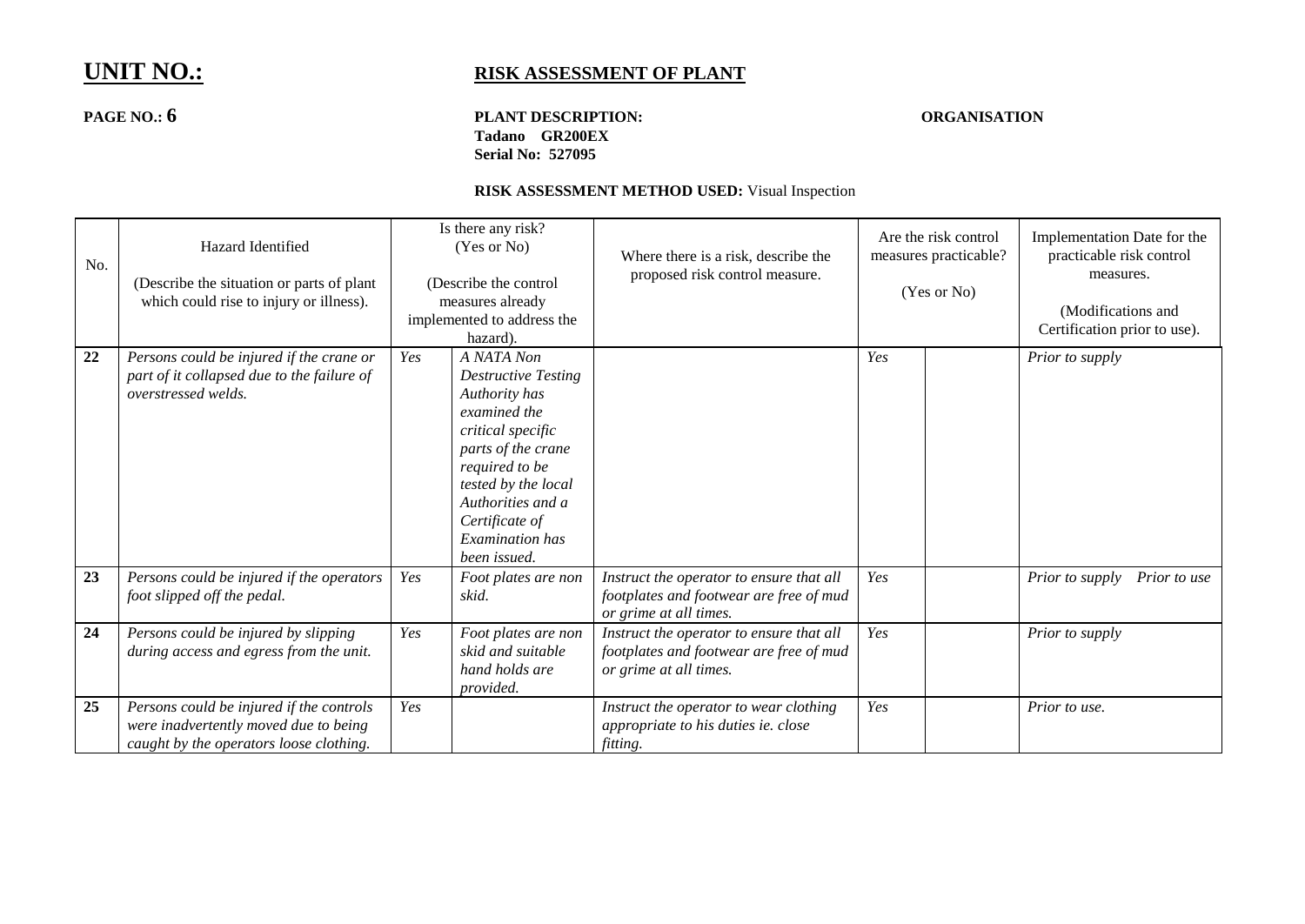## **PAGE NO.: 7 PLANT DESCRIPTION: ORGANISATION Tadano GR200EX Serial No: 527095**

| No. | Hazard Identified<br>(Describe the situation or parts of plant<br>which could rise to injury or illness).                          |     | Is there any risk?<br>(Yes or No)<br>(Describe the control<br>measures already<br>implemented to address the<br>hazard). | Where there is a risk, describe the<br>proposed risk control measure.                                                                                                                                                            | Are the risk control<br>measures practicable?<br>(Yes or No) |  | Implementation Date for the<br>practicable risk control<br>measures.<br>(Modifications and<br>Certification prior to use). |
|-----|------------------------------------------------------------------------------------------------------------------------------------|-----|--------------------------------------------------------------------------------------------------------------------------|----------------------------------------------------------------------------------------------------------------------------------------------------------------------------------------------------------------------------------|--------------------------------------------------------------|--|----------------------------------------------------------------------------------------------------------------------------|
| 26  | Persons may be injured while working<br>upon or being close to moving<br>mechanical parts while wearing loose<br>fitting clothing. | Yes | Guarding has been<br>provided                                                                                            | Instruct the person working upon the<br>moving of mechanical parts to wear<br>close fitting clothing.                                                                                                                            | Yes                                                          |  | Prior to supply Prior to use                                                                                               |
| 27  | Persons may be injured while working<br>or being close to mechanical or moving<br>parts while having long hair.                    | Yes | Guarding has been<br>provided.                                                                                           |                                                                                                                                                                                                                                  | Yes                                                          |  | Prior to supply Prior to use.                                                                                              |
| 28  | Persons could be injured if the operator<br>hands slipped off the controls.                                                        | Yes |                                                                                                                          | Instruct the driver to ensure that his<br>hands are dry at all times.                                                                                                                                                            | Yes                                                          |  | Prior to use.                                                                                                              |
| 29  | Persons could be injured if the operator<br>does not understand the machine he/she<br><i>is operating.</i>                         | Yes |                                                                                                                          | Train the operator to fully understand<br>the machine and its load charts and<br>instructions. Insure that he/she reads<br>and thoroughly understands the<br>operation and instruction manual<br>including this risk assessmenl. | Yes                                                          |  | Prior to use.                                                                                                              |
| 30  | Persons could be injured if the machine<br>was operating in an unlit or poorly lit<br>area.                                        | Yes |                                                                                                                          | Instruct the operator that he/she must<br>ensure that he/she has absolute clear<br>vision in a properly lit workplace at all<br>times.                                                                                           | Yes                                                          |  | Prior to use.                                                                                                              |
| 31  | Persons could be injured if the operator<br>is under the influence of alcohol or any<br>illegal substance.                         | Yes |                                                                                                                          | Instruct the operator that he must<br>report to his supervisor if he is under<br>the influence of alcohol or any illegal<br>substance.                                                                                           | Yes                                                          |  | Prior to use.                                                                                                              |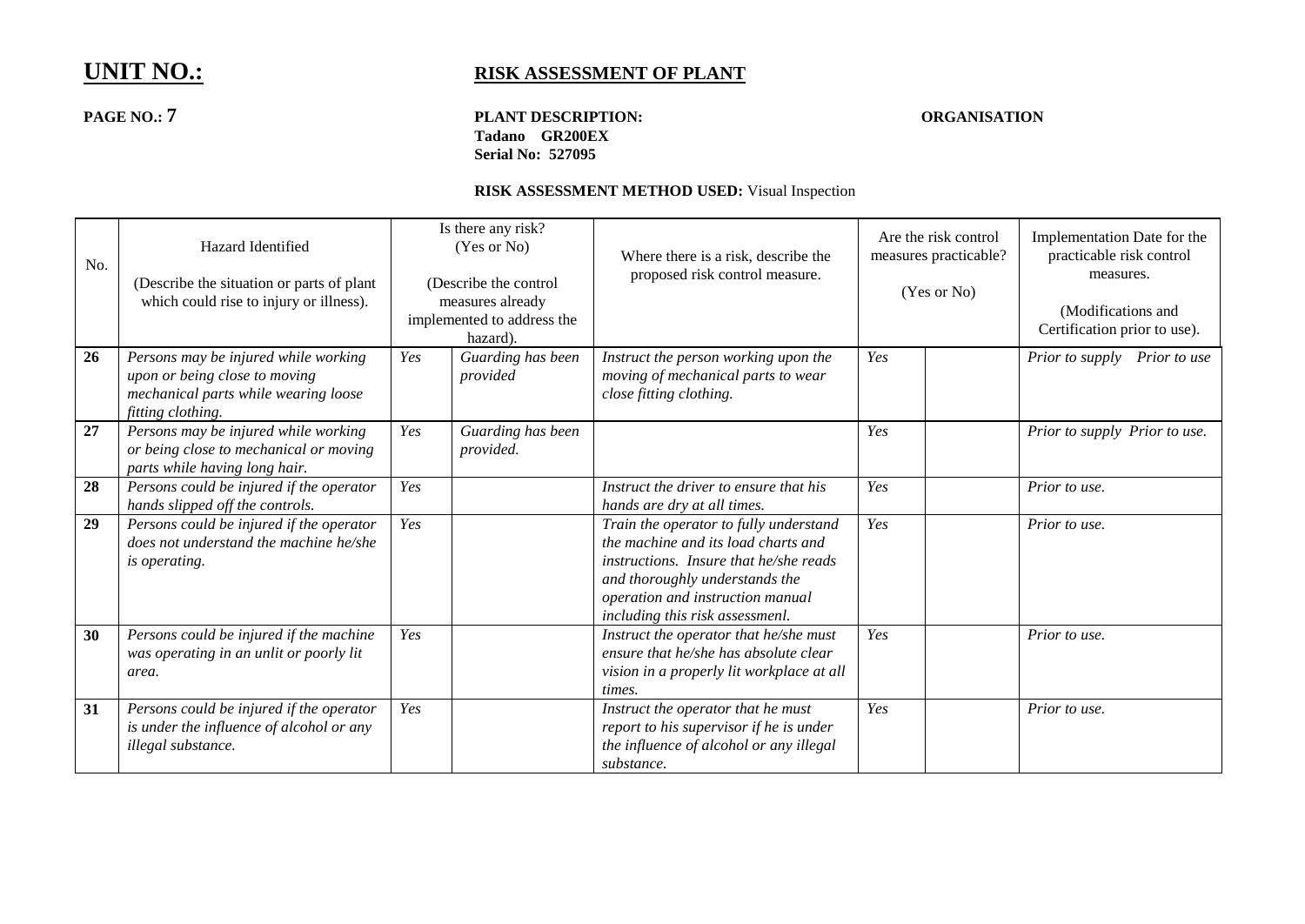## **PAGE NO.: 8 PLANT DESCRIPTION: ORGANISATION Tadano GR200EX Serial No: 527095**

| No. | Hazard Identified<br>(Describe the situation or parts of plant)<br>which could rise to injury or illness).                                    |     | Is there any risk?<br>(Yes or No)<br>(Describe the control<br>measures already<br>implemented to address the<br>hazard). | Where there is a risk, describe the<br>proposed risk control measure.                                                                                              |     | Are the risk control<br>measures practicable?<br>(Yes or No) | Implementation Date for the<br>practicable risk control<br>measures.<br>(Modifications and<br>Certification prior to use). |
|-----|-----------------------------------------------------------------------------------------------------------------------------------------------|-----|--------------------------------------------------------------------------------------------------------------------------|--------------------------------------------------------------------------------------------------------------------------------------------------------------------|-----|--------------------------------------------------------------|----------------------------------------------------------------------------------------------------------------------------|
| 32  | Persons could be injured if the operators<br>performance is inhibited by poor health<br>or medication with side effects.                      | Yes |                                                                                                                          | Instruct the operator that he must<br>report to his supervisor if he is<br>suffering poor health and his safe<br>operating performance could be<br>affected.       | Yes |                                                              | Prior to use.                                                                                                              |
| 33  | Persons could be injured if the operators<br>performance was inhibited by excessive<br>fatigue.                                               | Yes |                                                                                                                          | Instruct the operator that he must<br>report to his supervisor if he is<br>suffering excessive fatigue and his safe<br>operating performance could be<br>affected. | Yes |                                                              | Prior to use.                                                                                                              |
| 34  | Persons could be injured if the<br>maintenance and service personnel do<br>not understand the workings of the<br>machine.                     | Yes | Only qualified<br>personnel maintain<br>and service the<br>machine.                                                      |                                                                                                                                                                    | Yes |                                                              | Prior to use                                                                                                               |
| 35  | Persons could be injured if the operator<br>does not understand the instruction and<br>warning plates and stickers mounted on<br>the machine. | Yes |                                                                                                                          | Ensure that all instructions, warning<br>plates and stickers are clearly legible<br>and in English. International Danger<br>signs are acceptable.                  | Yes |                                                              | Prior to supply                                                                                                            |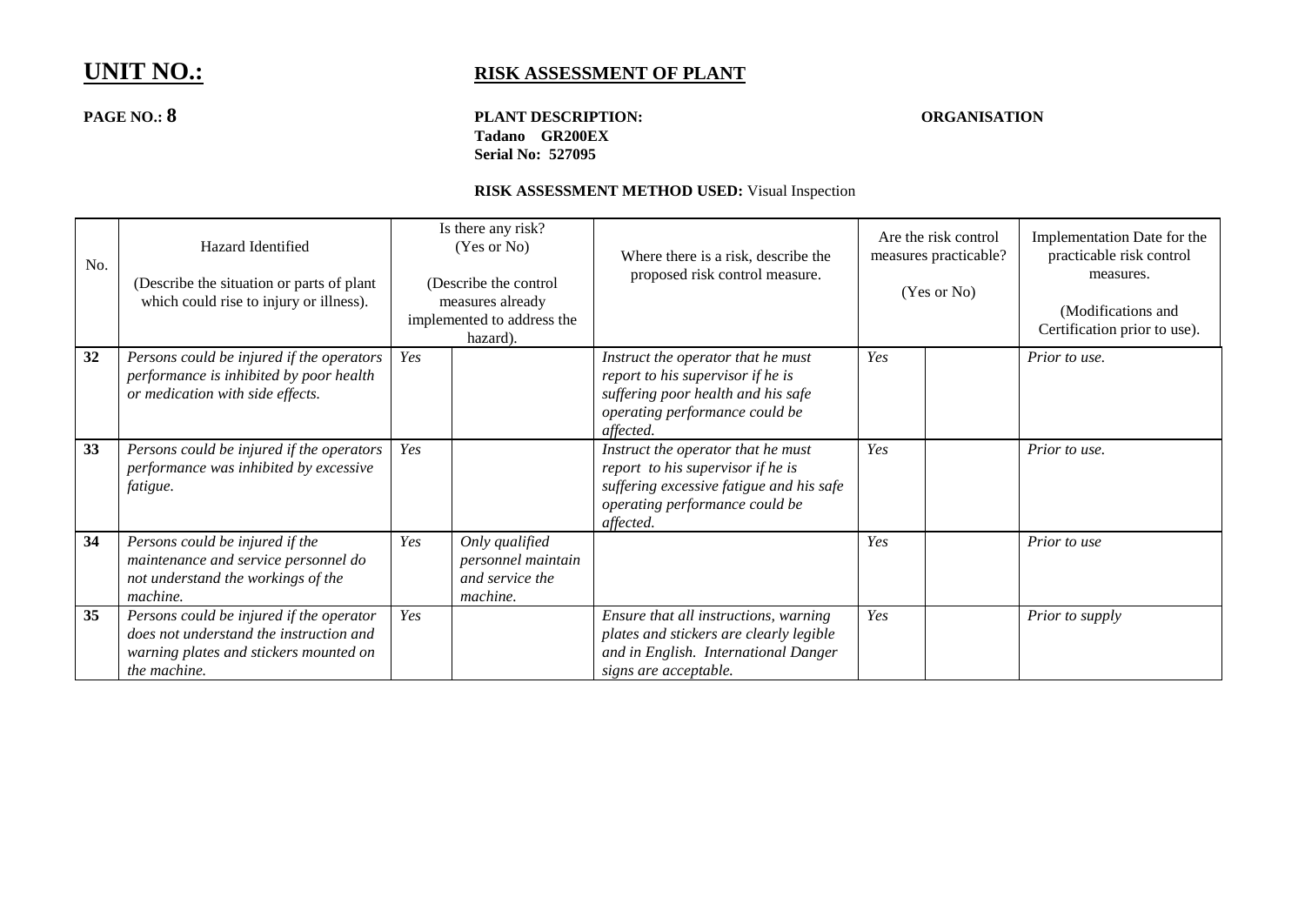## **PAGE NO.: 9 PLANT DESCRIPTION: ORGANISATION Tadano GR200EX Serial No: 527095**

| No. | Hazard Identified<br>(Describe the situation or parts of plant)<br>which could rise to injury or illness). |     | Is there any risk?<br>(Yes or No)<br>(Describe the control<br>measures already<br>implemented to address the<br>hazard). | Where there is a risk, describe the<br>proposed risk control measure.                                                                                                                                                               | Are the risk control<br>measures practicable?<br>(Yes or No) |  | Implementation Date for the<br>practicable risk control<br>measures.<br>(Modifications and<br>Certification prior to use). |          |
|-----|------------------------------------------------------------------------------------------------------------|-----|--------------------------------------------------------------------------------------------------------------------------|-------------------------------------------------------------------------------------------------------------------------------------------------------------------------------------------------------------------------------------|--------------------------------------------------------------|--|----------------------------------------------------------------------------------------------------------------------------|----------|
| 36  | Persons could be injured if somebody is<br>smoking while re-fuelling or checking<br>the battery.           | Yes |                                                                                                                          | "No Smoking" signs should be installed<br>at all re-fuelling areas which must be<br>well ventilated. Instruct the operator to<br>refrain from smoking while attending to<br>the machines requirements and switch<br>off the engine. | Yes                                                          |  | Prior to use.                                                                                                              |          |
| 37  | Persons could be injured in the event of<br>a fire.                                                        | Yes | A fire extinguisher<br>has been provided.                                                                                |                                                                                                                                                                                                                                     | Yes                                                          |  | Prior to use.<br>supply.                                                                                                   | Prior to |
| 38  | The operator could be injured due to the<br>leakage of diesel.                                             | Yes |                                                                                                                          | The operator shall make regular<br>inspections and have any fuel leaks<br>repaired before continuing operation.                                                                                                                     | Yes                                                          |  | Prior to use.                                                                                                              |          |
| 39  | The operator may be affected by exhaust<br>fumes when working in confined spaces.                          | Yes | A totally enclosed<br>cabin is provided<br>for the operator.                                                             | Instruct operators not to overstay while<br>working in confined spaces unless a<br>special supply of filtered air is<br>provided.                                                                                                   | Yes                                                          |  | Prior to use.<br>supply                                                                                                    | Prior to |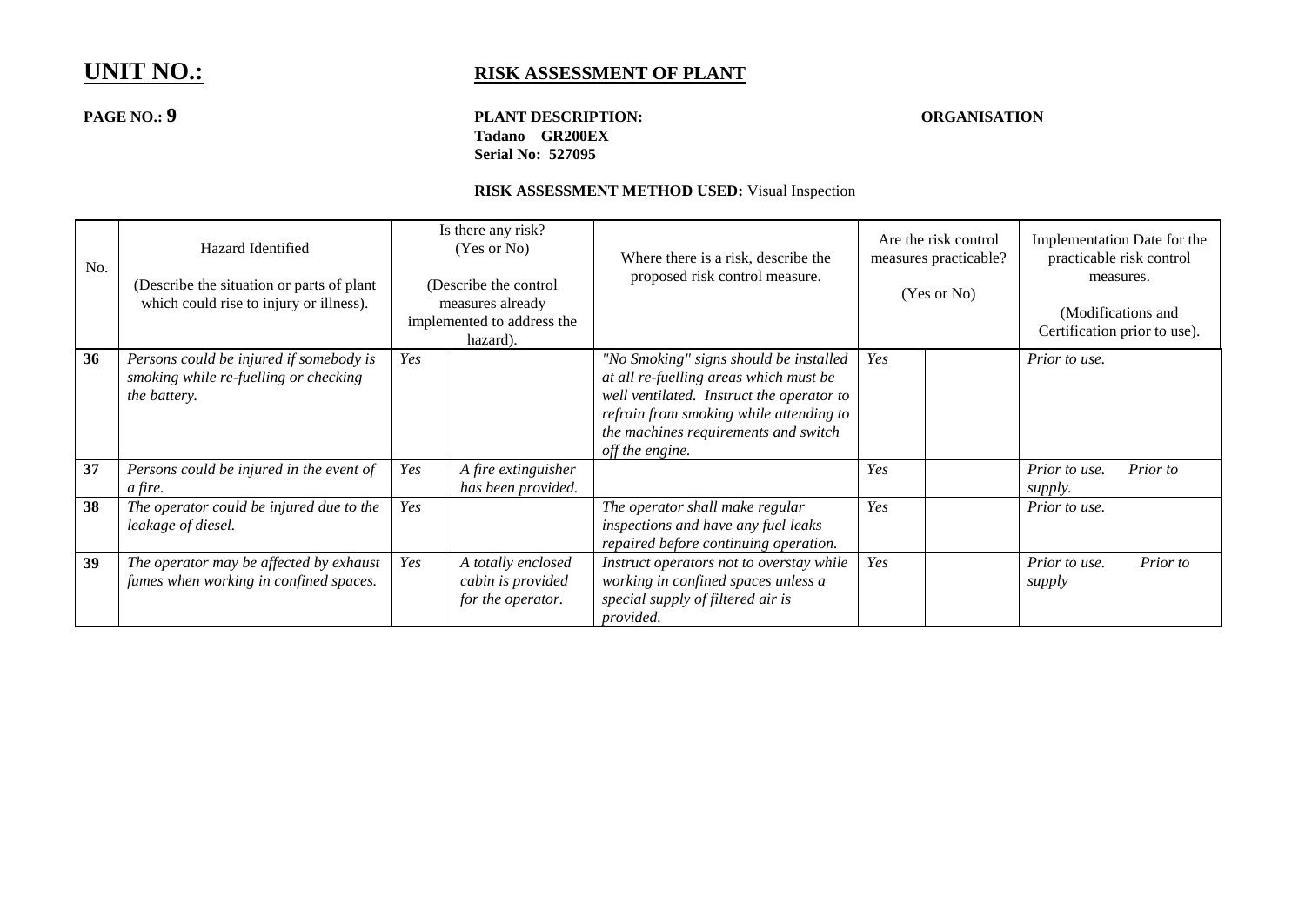## **PAGE NO.: 10 PLANT DESCRIPTION: ORGANISATION Tadano GR200EX Serial No: 527095**

| No. | Hazard Identified<br>(Describe the situation or parts of plant<br>which could rise to injury or illness). |     | Is there any risk?<br>(Yes or No)<br>(Describe the control<br>measures already<br>implemented to address the<br>hazard).                                                | Where there is a risk, describe the<br>proposed risk control measure.                                                                              | Are the risk control<br>measures practicable?<br>(Yes or No) |  | Implementation Date for the<br>practicable risk control<br>measures.<br>(Modifications and<br>Certification prior to use). |
|-----|-----------------------------------------------------------------------------------------------------------|-----|-------------------------------------------------------------------------------------------------------------------------------------------------------------------------|----------------------------------------------------------------------------------------------------------------------------------------------------|--------------------------------------------------------------|--|----------------------------------------------------------------------------------------------------------------------------|
| 40  | The operator may be injured due to<br>breathing exhaust fumes during normal<br>operation.                 | Yes | A totally enclosed<br>cabin is provided<br>for the operator.<br>Exhaust is directed<br>away from the<br>cabin. The exhaust<br>system will be<br>properly<br>maintained. |                                                                                                                                                    | Yes                                                          |  | Prior to use.                                                                                                              |
| 41  | Persons could be injured by contacting<br>the exhaust system.                                             | Yes | Exposed sections of<br>the exhaust system<br>have been fitted<br>with thermal<br>guards.                                                                                |                                                                                                                                                    | Yes                                                          |  | Prior to supply.                                                                                                           |
| 42  | Persons could be injured and made<br>unwell if the machine is started in an<br>unventilated area.         | Yes | Instruct the<br>operator to start<br>the machine in a<br>well ventilated<br>area.                                                                                       |                                                                                                                                                    | Yes                                                          |  | Prior to use.                                                                                                              |
| 43  | Persons could be injured due to acid<br>splash or fumes from batteries.                                   | Yes | Batteries are<br>enclosed under<br>cover.                                                                                                                               | A warning decal has been fitted to the<br>battery box warning of the danger and<br>the correct method of jump starting the<br>machine if required. | Yes                                                          |  | Prior to supply.                                                                                                           |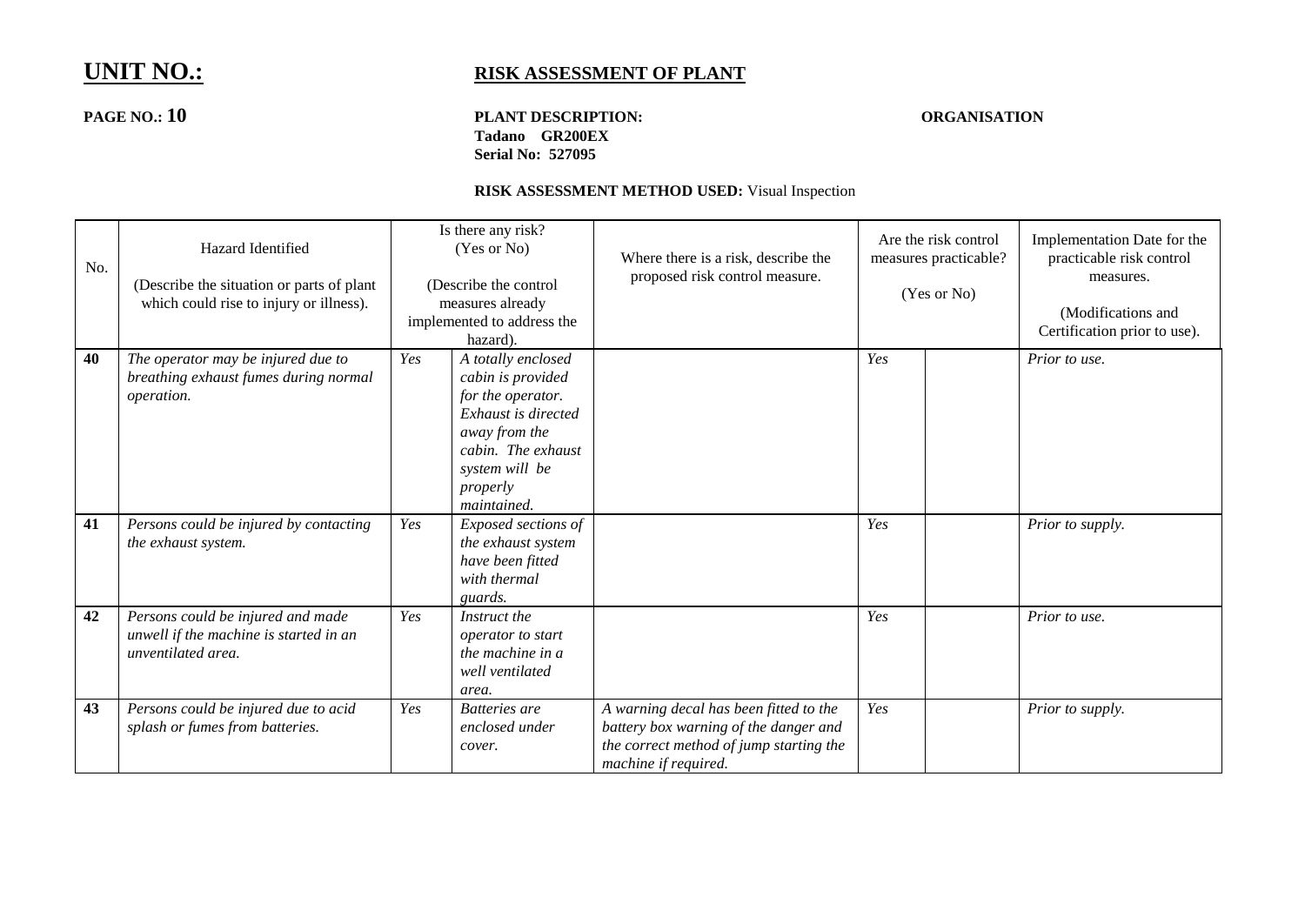## **PAGE NO.: 11 PLANT DESCRIPTION: ORGANISATION Tadano GR200EX Serial No: 527095**

| No. | Hazard Identified<br>(Describe the situation or parts of plant)<br>which could rise to injury or illness).            |     | Is there any risk?<br>(Yes or No)<br>(Describe the control<br>measures already<br>implemented to address the<br>hazard). | Where there is a risk, describe the<br>proposed risk control measure.                                                                                                                                                | Are the risk control<br>measures practicable?<br>(Yes or No) |  | Implementation Date for the<br>practicable risk control<br>measures.<br>(Modifications and<br>Certification prior to use). |          |
|-----|-----------------------------------------------------------------------------------------------------------------------|-----|--------------------------------------------------------------------------------------------------------------------------|----------------------------------------------------------------------------------------------------------------------------------------------------------------------------------------------------------------------|--------------------------------------------------------------|--|----------------------------------------------------------------------------------------------------------------------------|----------|
| 44  | Persons could be injured by stepping<br>into the path of the moving machine.                                          | Yes | A horn has been<br><i>installed.</i>                                                                                     |                                                                                                                                                                                                                      | Yes                                                          |  | Prior to use.<br>supply.                                                                                                   | Prior to |
| 45  | Persons could be injured by stunt<br>driving and horseplay.                                                           | Yes |                                                                                                                          | The operator must be instructed to<br>behave responsibly and not to indulge<br>in any unwarranted actions.                                                                                                           | Yes                                                          |  | Prior to use.                                                                                                              |          |
| 46  | Persons could be injured by a machine<br>with a day dreaming operator who is not<br>concentrating.                    | Yes |                                                                                                                          | The operator must be instructed to stay<br>alert and concentrate on his driving at<br>all times.                                                                                                                     | Yes                                                          |  | Prior to use.                                                                                                              |          |
| 47  | Persons could be injured by a machine<br>skidding in wet or slippery conditions.                                      | Yes |                                                                                                                          | The driver must be instructed to drive<br>slowly and exercise caution.                                                                                                                                               | Yes                                                          |  | Prior to use.                                                                                                              |          |
| 48  | Persons could be injured as the result of<br>the counterweight end of the machine<br>swinging out wide while slewing. | Yes |                                                                                                                          | Instruct the operator regarding slewing<br>the machine and how to take care while<br>doing so. Barricades should be set up.<br>A notice be placed upon the<br>counterweight warning that it may slew<br>at any time. | Yes                                                          |  | Prior to use.<br>supply.                                                                                                   | Prior to |
| 49  | Persons could be injured if the operator<br>cannot see ahead.                                                         | Yes |                                                                                                                          | Instruct the driver to have a dogman<br>direct him when he cannot see ahead.                                                                                                                                         | Yes                                                          |  | Prior to use.                                                                                                              |          |
| 50  | Persons could be injured if the machine<br>is operated on a surface which may not<br>sustain its weight.              | Yes |                                                                                                                          | Instruct the driver to check the ground<br>or structure loadings with a supervisor<br>before operating there-on.                                                                                                     | Yes                                                          |  | Prior to use.                                                                                                              |          |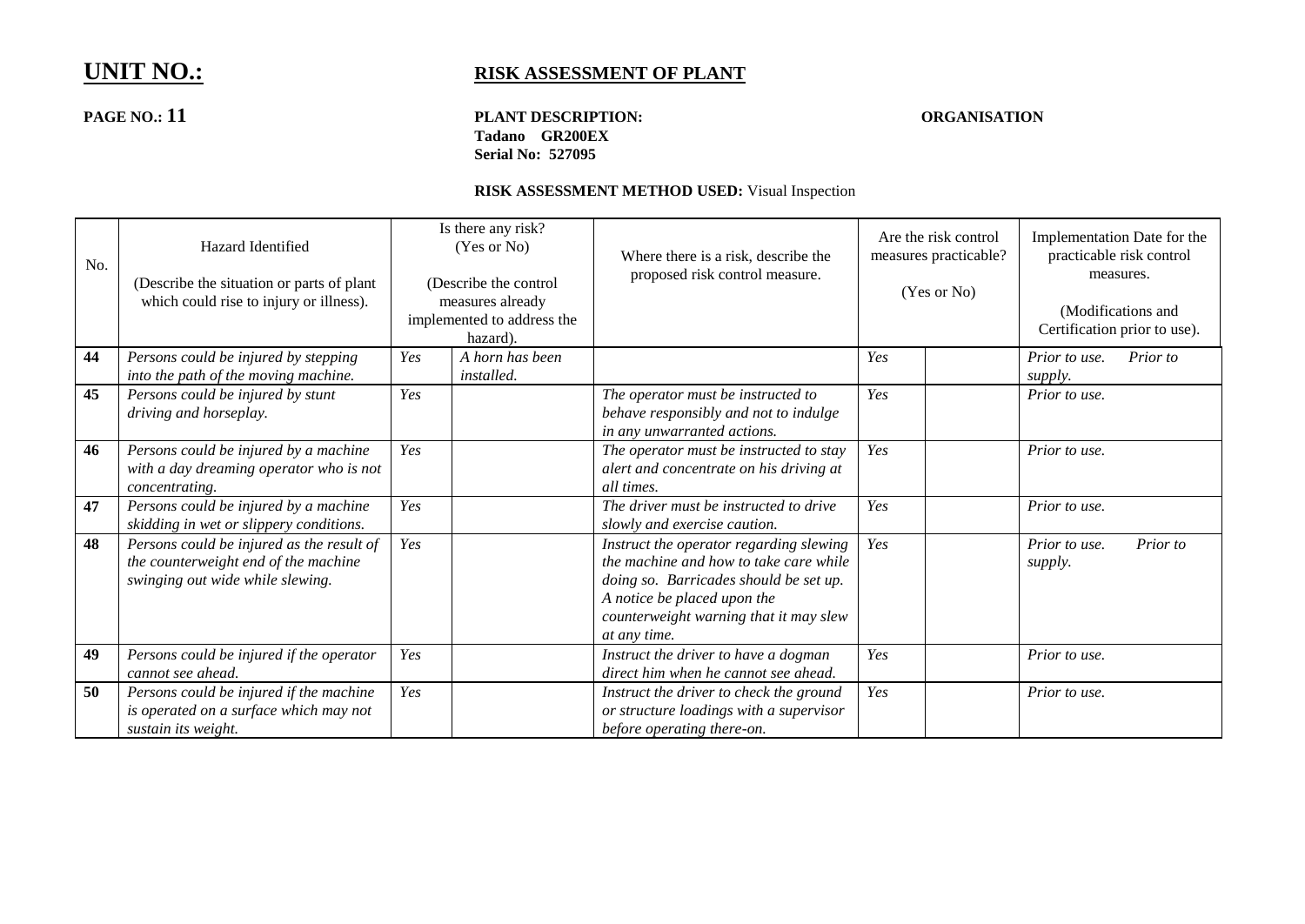## **PAGE NO.: 12 PLANT DESCRIPTION: ORGANISATION Tadano GR200EX Serial No: 527095**

| No. | Hazard Identified<br>(Describe the situation or parts of plant)<br>which could rise to injury or illness). | Is there any risk?<br>(Yes or No)<br>(Describe the control<br>measures already<br>implemented to address the<br>hazard). | Where there is a risk, describe the<br>proposed risk control measure.                                                                                                              | Are the risk control<br>measures practicable?<br>(Yes or No) | Implementation Date for the<br>practicable risk control<br>measures.<br>(Modifications and<br>Certification prior to use). |
|-----|------------------------------------------------------------------------------------------------------------|--------------------------------------------------------------------------------------------------------------------------|------------------------------------------------------------------------------------------------------------------------------------------------------------------------------------|--------------------------------------------------------------|----------------------------------------------------------------------------------------------------------------------------|
| 51  | Persons could be injured by falling<br>loads.                                                              | Yes                                                                                                                      | Instruct the dogman to ensure that all<br>loads are slung safely and correctly.<br>The dogman working with a mobile<br>crane must be the holder of a<br>Certificate of Competency. | Yes                                                          | Prior to use.                                                                                                              |
| 52  | Persons could be injured if more than<br>one crane lifts one load.                                         | Yes                                                                                                                      | Instruct the operator that duel lifts<br>must be supervised by an engineer or a<br>competent person. Refer to AS 2550-<br><i>ISECTION 6.27 2002.</i>                               | Yes                                                          | Prior to use.                                                                                                              |
| 53  | Persons could be injured if two or more<br>cranes are working together on a site.                          | Yes                                                                                                                      | Instruct the operators to determine<br>signals for joint operations in advance<br>and to be constantly aware of each<br>others presence.                                           | Yes                                                          | Prior to use.                                                                                                              |
| 54  | Persons could be injured when the<br>machine starts moving.                                                | Yes                                                                                                                      | A beacon flashing device should be<br>installed on the machine. The operator<br>must be trained to look carefully about<br>before moving.                                          | Yes                                                          | Prior to use.<br>Prior to<br>supply.                                                                                       |
| 55  | Persons could be injured by the machine<br>colliding with another vehicle.                                 | Yes                                                                                                                      | The operator must be instructed to<br>drive at a safe distance from other<br>vehicles and always remain in constant<br>control.                                                    | Yes                                                          | Prior to use.                                                                                                              |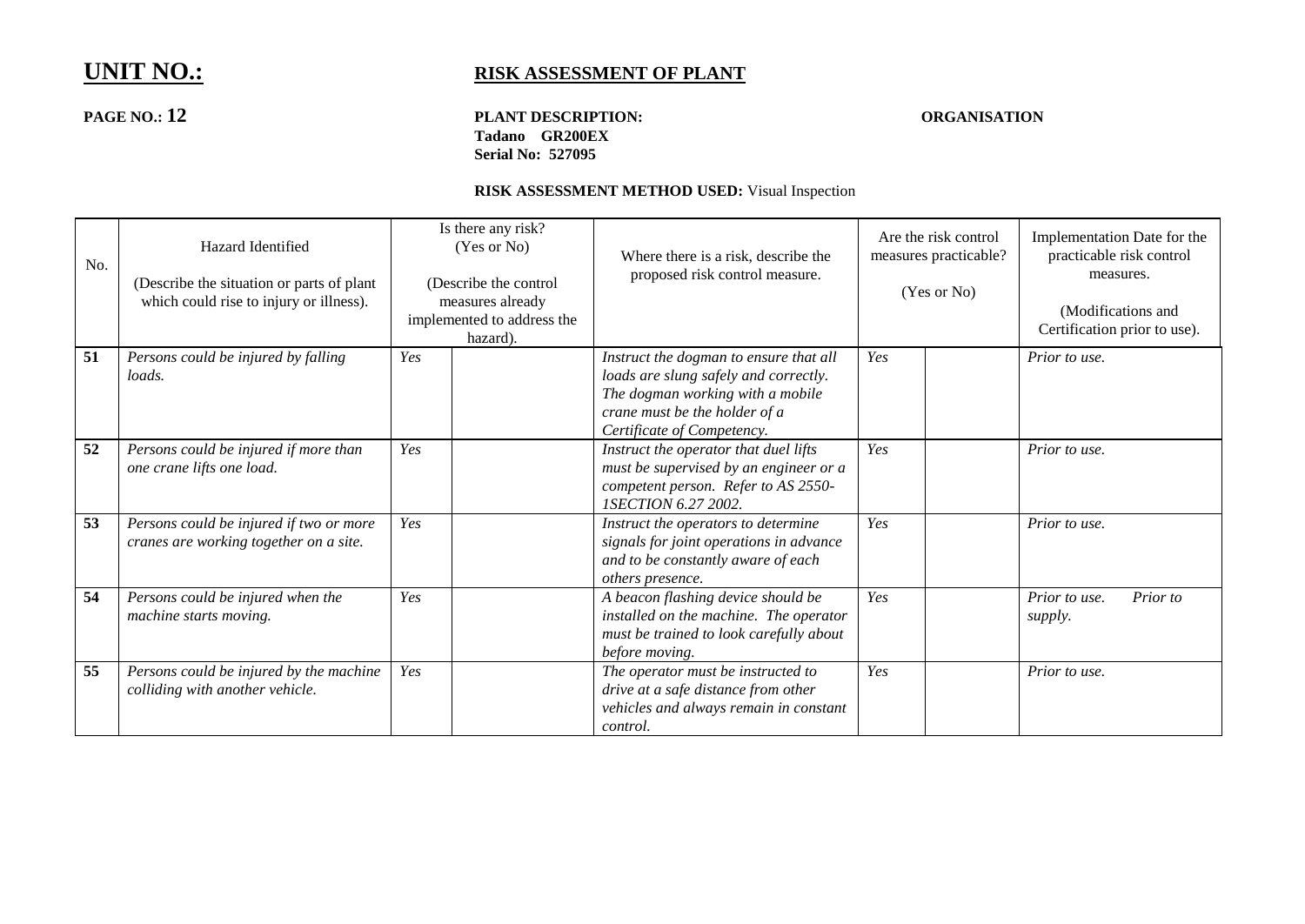## **PAGE NO.: 13 PLANT DESCRIPTION: ORGANISATION Tadano GR200EX Serial No: 527095**

| No. | Hazard Identified<br>(Describe the situation or parts of plant<br>which could rise to injury or illness). |     | Is there any risk?<br>(Yes or No)<br>(Describe the control<br>measures already<br>implemented to address the<br>hazard). | Where there is a risk, describe the<br>proposed risk control measure.                                                                                                                                                                                                          | Are the risk control<br>measures practicable?<br>(Yes or No) |  | Implementation Date for the<br>practicable risk control<br>measures.<br>(Modifications and<br>Certification prior to use). |
|-----|-----------------------------------------------------------------------------------------------------------|-----|--------------------------------------------------------------------------------------------------------------------------|--------------------------------------------------------------------------------------------------------------------------------------------------------------------------------------------------------------------------------------------------------------------------------|--------------------------------------------------------------|--|----------------------------------------------------------------------------------------------------------------------------|
| 56  | Persons could be injured if the machine<br>is driven up or down a ramp on an<br>angle.                    | Yes |                                                                                                                          | Instruct the operator that driving up or<br>down a ramp on an angle is prohibited.                                                                                                                                                                                             | Yes                                                          |  | Prior to use.                                                                                                              |
| 57  | While operating on an incline, a load<br>could tip the machine over and injure<br>persons.                | Yes |                                                                                                                          | The operator must be instructed to<br>check the surface and use caution<br>particularly prior to elevating a load.<br>The machine is not designed to operate<br>on an incline-only upon solid level<br>ground.                                                                 | Yes                                                          |  | Prior to use.<br>Prior to<br>supply.                                                                                       |
| 58  | Persons could be injured while<br>travelling as a passenger on the<br>machine.                            | Yes |                                                                                                                          | Instruct the operator to refuse<br>admission to passengers on any part of<br>the machine.                                                                                                                                                                                      | Yes                                                          |  | Prior to supply.                                                                                                           |
| 59  | Persons could be injured by the parked<br>machine.                                                        | Yes |                                                                                                                          | Instruct the operator to park the<br>machine without any load upon the<br>hook and its boom lowered (if possible)<br>with the slew and hoist brakes applied.<br>Turn the engine off. Remove the keys<br>from the ignition and leave the controls<br>in neutral. Lock the cabin | Yes                                                          |  | Prior to use.                                                                                                              |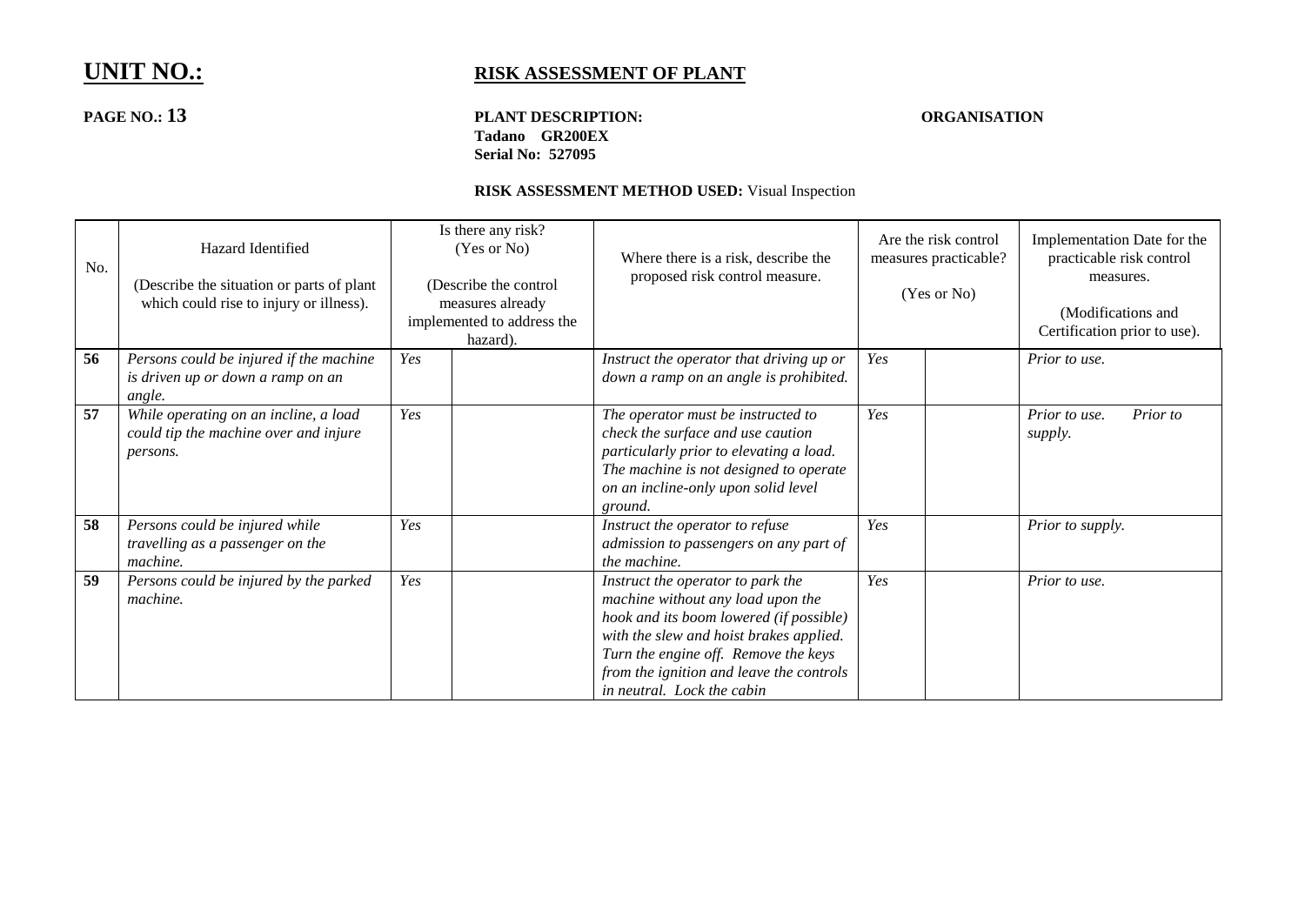## **PAGE NO.: 14 PLANT DESCRIPTION: ORGANISATION Tadano GR200EX Serial No: 527095**

| No. | Hazard Identified<br>(Describe the situation or parts of plant)<br>which could rise to injury or illness).                               |     | Is there any risk?<br>(Yes or No)<br>(Describe the control<br>measures already<br>implemented to address the<br>hazard). | Where there is a risk, describe the<br>proposed risk control measure.                                            | Are the risk control<br>measures practicable?<br>(Yes or No) |  | Implementation Date for the<br>practicable risk control<br>measures.<br>(Modifications and<br>Certification prior to use). |
|-----|------------------------------------------------------------------------------------------------------------------------------------------|-----|--------------------------------------------------------------------------------------------------------------------------|------------------------------------------------------------------------------------------------------------------|--------------------------------------------------------------|--|----------------------------------------------------------------------------------------------------------------------------|
| 60  | The operator could be injured due to<br>falling objects.                                                                                 | Yes | A totally enclosed<br>cabin with a roof<br>window made of<br>safety glass is<br>provided.                                | Falling object protection has been<br>fitted to the cabin roof of the machine.                                   | Yes                                                          |  | Prior to use.                                                                                                              |
| 61  | The operator may be injured while<br>having part of his body outside the<br>confines of the cabin.                                       | Yes |                                                                                                                          | The window near the winching<br>machinery has a guard fitted there-on.                                           | Yes                                                          |  | Prior to supply.                                                                                                           |
| 62  | Persons could be injured if a truck that<br>is being loaded or unloaded by the crane<br>rolls away.                                      | Yes |                                                                                                                          | Instruct the operator to ensure that the<br>trucks brakes are applied and that<br>wheel blocks are in place.     | Yes                                                          |  | Prior to use.                                                                                                              |
| 63  | Persons could be injured by<br>circumstances developed when the<br>driver needs to slew or reverse in areas<br>of restricted visibility. | Yes |                                                                                                                          | Instruct the operator to use a dogman<br>when visibility is restricted.                                          | Yes                                                          |  | Prior to use.                                                                                                              |
| 64  | Persons could be injured by<br>circumstances developed when the<br>driver cannot see ahead when travelling<br>up a ramp.                 | Yes |                                                                                                                          | Instruct the operator to use a dogman<br>when travelling up and down a ramp or<br>hill.                          | Yes                                                          |  | Prior to use.                                                                                                              |
| 65  | Persons could be injured if the operators<br>visibility is impaired due to dirty<br>windows.                                             | Yes | Windscreen wipers<br>have been<br>provided.                                                                              | Instruct the operator to keep the<br>windows and mirrors clean and service<br>the windscreen wipers as required. | Yes                                                          |  | Prior to use.                                                                                                              |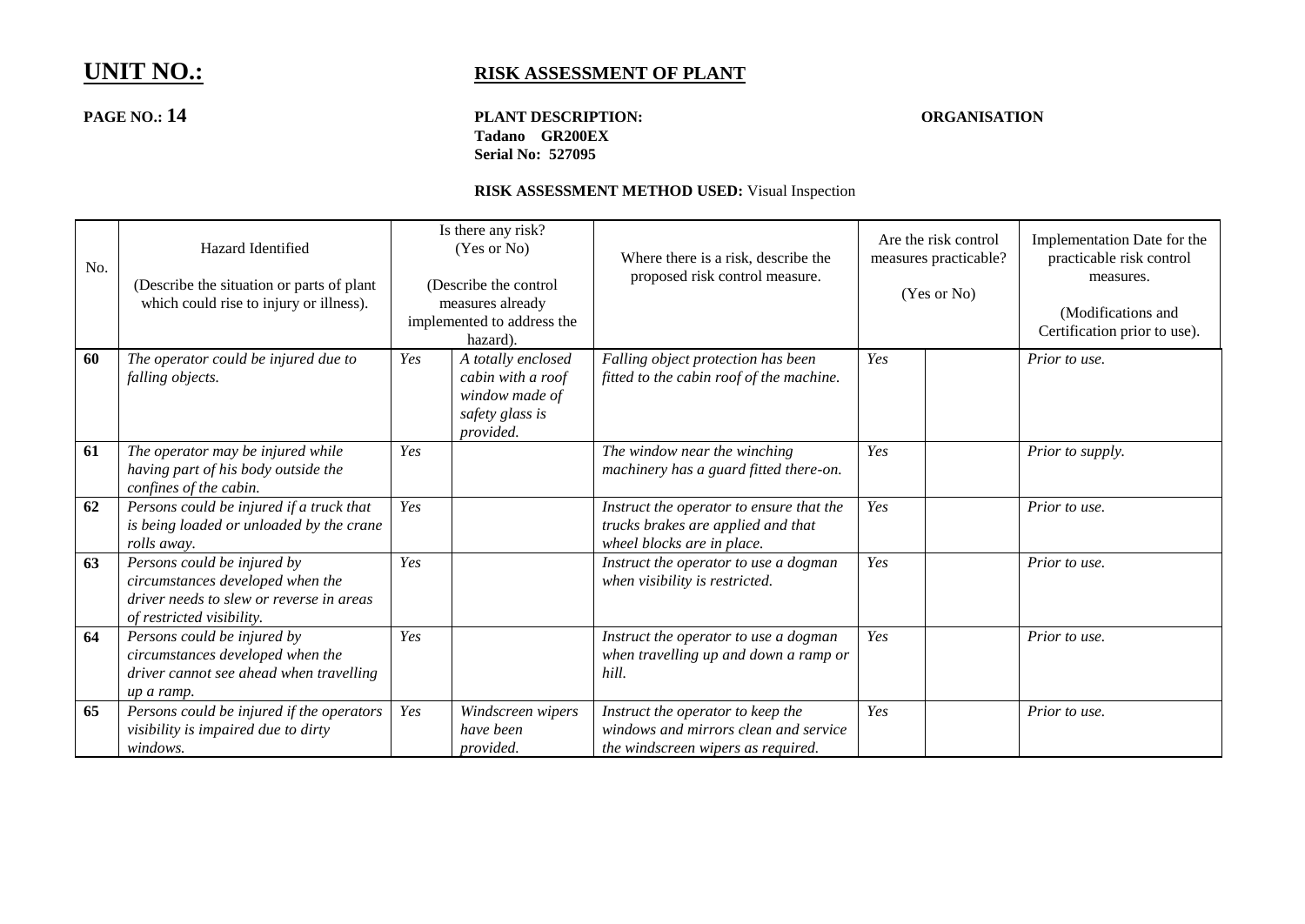## **PAGE NO.: 15 PLANT DESCRIPTION: ORGANISATION Tadano GR200EX Serial No: 527095**

| No. | Hazard Identified<br>(Describe the situation or parts of plant)<br>which could rise to injury or illness).                       |     | Is there any risk?<br>(Yes or No)<br>(Describe the control<br>measures already<br>implemented to address the<br>hazard). | Where there is a risk, describe the<br>proposed risk control measure.                                                                                                           | Are the risk control<br>measures practicable?<br>(Yes or No) |  | Implementation Date for the<br>practicable risk control<br>measures.<br>(Modifications and<br>Certification prior to use). |
|-----|----------------------------------------------------------------------------------------------------------------------------------|-----|--------------------------------------------------------------------------------------------------------------------------|---------------------------------------------------------------------------------------------------------------------------------------------------------------------------------|--------------------------------------------------------------|--|----------------------------------------------------------------------------------------------------------------------------|
| 66  | Persons could be injured by the machine<br>when it is operating on a public road.                                                | Yes |                                                                                                                          | Instruct the operator to ensure that the<br>barricades and/ or a flagman is<br>present.                                                                                         | Yes                                                          |  | Prior to use.                                                                                                              |
| 67  | Persons could be entangled in<br>unguarded drives.                                                                               | Yes | open drives are<br>adequately guarded<br>within the<br>machinery house.                                                  | Entanglement and crush zone areas<br>have been clearly identified around the<br>machine.                                                                                        | Yes                                                          |  | Prior to supply.                                                                                                           |
| 68  | Persons could be injured if a part of the<br>machinery becomes disassembled.                                                     | Yes | The machinery<br>house has lockable<br>doors.                                                                            | Instruct the driver to ensure that all<br>machine guards are in place and the<br>machinery house doors are closed and<br>locked before starting the engine.                     | Yes                                                          |  | Prior to use.<br>Prior to<br>supply.                                                                                       |
| 69  | Persons could be crushed by the boom<br>and or jib dropping during maintenance.                                                  | Yes |                                                                                                                          | Means to be provided to safely prop up<br>the boom and/or jib while repairs or<br>maintenance is being carried out. See<br>the manual for the manufacturers<br>recommendations. | Yes                                                          |  | Prior to use.                                                                                                              |
| 70  | Persons could be injured if tools or<br>other items are left in the cabin and foul<br>access to the action of specific controls. | Yes |                                                                                                                          | Instruct the operator to ensure that the<br>cabin is clean and tidy and any tools or<br>other items are properly stored.                                                        | Yes                                                          |  | Prior to use.                                                                                                              |
| 71  | Persons could be injured if the operator<br>cannot reach or has no access to all<br>controls.                                    | Yes |                                                                                                                          | Instruct the operator to correctly adjust<br>the seat prior to commencing work.                                                                                                 | Yes                                                          |  | Prior to use.                                                                                                              |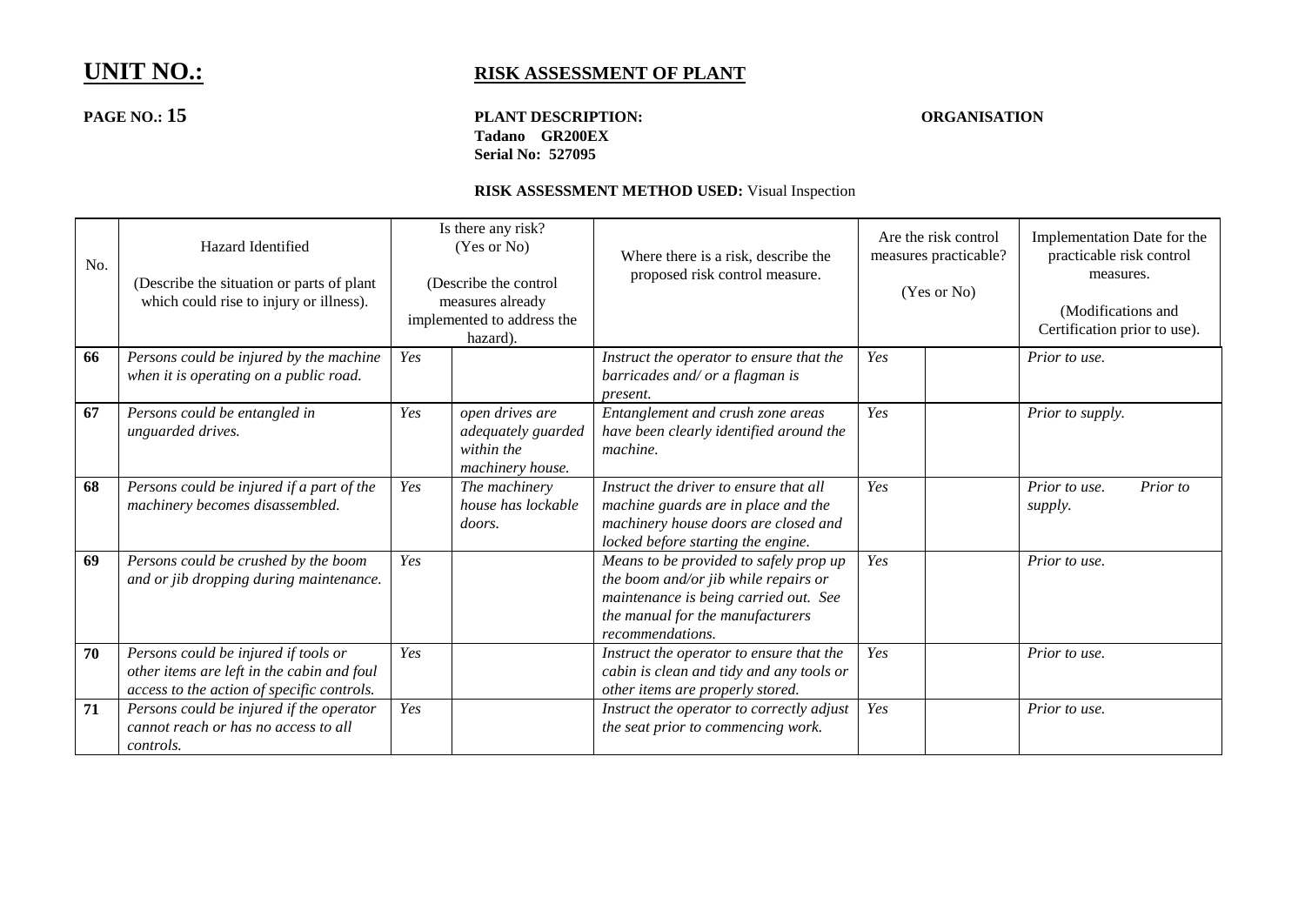## **PAGE NO.: 16 PLANT DESCRIPTION: ORGANISATION Tadano GR200EX Serial No: 527095**

| No. | Hazard Identified<br>(Describe the situation or parts of plant)<br>which could rise to injury or illness). |     | Is there any risk?<br>(Yes or No)<br>(Describe the control<br>measures already<br>implemented to address the<br>hazard). | Where there is a risk, describe the<br>proposed risk control measure.                                                                                                                          | Are the risk control<br>measures practicable?<br>(Yes or No) |  | Implementation Date for the<br>practicable risk control<br>measures.<br>(Modifications and<br>Certification prior to use). |
|-----|------------------------------------------------------------------------------------------------------------|-----|--------------------------------------------------------------------------------------------------------------------------|------------------------------------------------------------------------------------------------------------------------------------------------------------------------------------------------|--------------------------------------------------------------|--|----------------------------------------------------------------------------------------------------------------------------|
| 72  | The operator could be ergonomically<br>injured if the seat provided is<br>unsatisfactory.                  | Yes |                                                                                                                          | The operators seat has been inspected<br>and is satisfactory.                                                                                                                                  | Yes                                                          |  | Prior to supply.                                                                                                           |
| 73  | Persons could be injured while<br>departing the cabin of the machine while<br><i>it is in motion.</i>      | Yes |                                                                                                                          | Instruct the operator not to jump from<br>the cabin and to use the stepping<br>facilities provided. Steps and hand<br>holds must be kept clear of oil, mud,<br>etc.                            | Yes                                                          |  | Prior to use.                                                                                                              |
| 74  | Persons could be injured while<br>departing the cabin of the machine while<br><i>it is in motion.</i>      | Yes |                                                                                                                          | Instruct the driver not to permit<br>passengers and to ensure the machine<br>is stationary before departing the<br>cabin.                                                                      | Yes                                                          |  | Prior to use.                                                                                                              |
| 75  | Persons could be injured if the operator<br>is unfamiliar with the area where he is<br>working.            | Yes |                                                                                                                          | Instruct the operator regarding the<br>surroundings where the machine is set<br>up for operation.                                                                                              | Yes                                                          |  | Prior to use.                                                                                                              |
| 76  | Persons could be injured if unauthorised<br>persons, equipment or vehicles move<br>into the working area.  | Yes |                                                                                                                          | Instruct the operator to ensure that the<br>machines working area is either<br>barricaded or some method of control<br>is provided to prevent the entry of<br>unauthorised persons or objects. | Yes                                                          |  | Prior to use.                                                                                                              |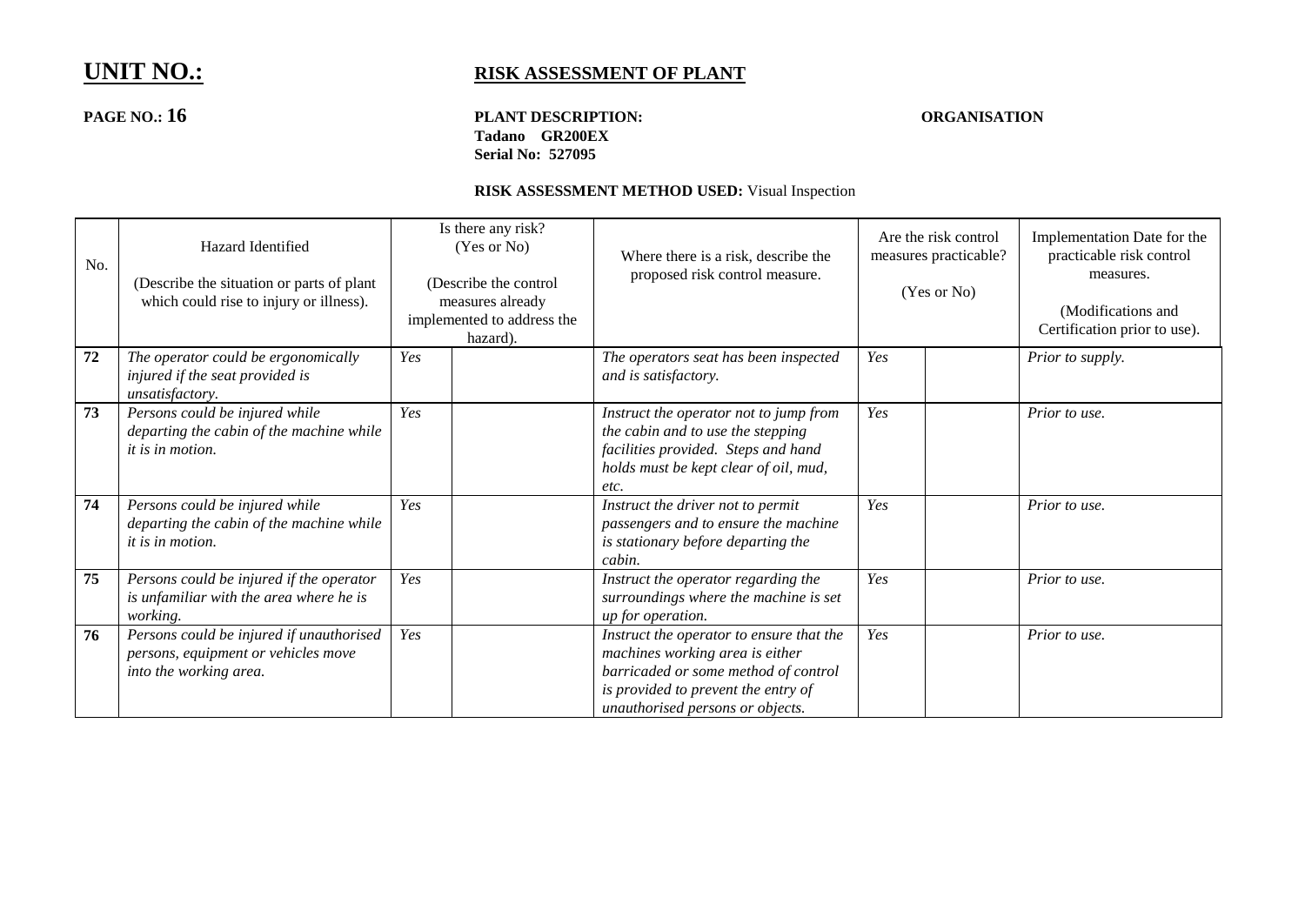## **PAGE NO.: 17 PLANT DESCRIPTION: ORGANISATION Tadano GR200EX Serial No: 527095**

| No. | Hazard Identified<br>(Describe the situation or parts of plant<br>which could rise to injury or illness).                                                                |     | Is there any risk?<br>(Yes or No)<br>(Describe the control<br>measures already<br>implemented to address the<br>hazard). | Where there is a risk, describe the<br>proposed risk control measure.                                                                                                                                                            | Are the risk control<br>measures practicable?<br>(Yes or No) |  | Implementation Date for the<br>practicable risk control<br>measures.<br>(Modifications and<br>Certification prior to use). |
|-----|--------------------------------------------------------------------------------------------------------------------------------------------------------------------------|-----|--------------------------------------------------------------------------------------------------------------------------|----------------------------------------------------------------------------------------------------------------------------------------------------------------------------------------------------------------------------------|--------------------------------------------------------------|--|----------------------------------------------------------------------------------------------------------------------------|
| 77  | Persons could be injured if the machine<br>is operating in close proximity to<br>overhead powerlines.                                                                    | Yes |                                                                                                                          | Instruct the operator to request his<br>supervisor to establish the voltage and<br>arrange for protective devices such as<br>tubular coverings and warning signs to<br>be provided/alternatively have the<br>power disconnected. | Yes                                                          |  | Prior to use.                                                                                                              |
| 78  | Persons could be injured if the load or<br>the jib or the boom fouls overhead<br>installations.                                                                          | Yes |                                                                                                                          | Instruct the operator to familiarise<br>himself with overhead installations in<br>the workplace and to travel with the<br>boom as low as possible when<br>necessary.                                                             | Yes                                                          |  | Prior to use.                                                                                                              |
| 79  | The operator could be injured by the<br>machine being set up in close proximity<br>to high-power electromagnetic wave<br>emitters e.g. radio television<br>transmitters. | Yes |                                                                                                                          | Instruct the operator to ensure that his<br>supervisor contacts the relevant<br>authority or company and established<br>safety before commencing work.                                                                           | Yes                                                          |  | Prior to use.                                                                                                              |
| 80  | Persons could be injured by a lightening<br>strike.                                                                                                                      | Yes |                                                                                                                          | The operator must be instructed to get<br>out of the machine and keep away from<br>it if thunder/lightning clouds approach<br>the work area.                                                                                     | Yes                                                          |  | Prior to use.                                                                                                              |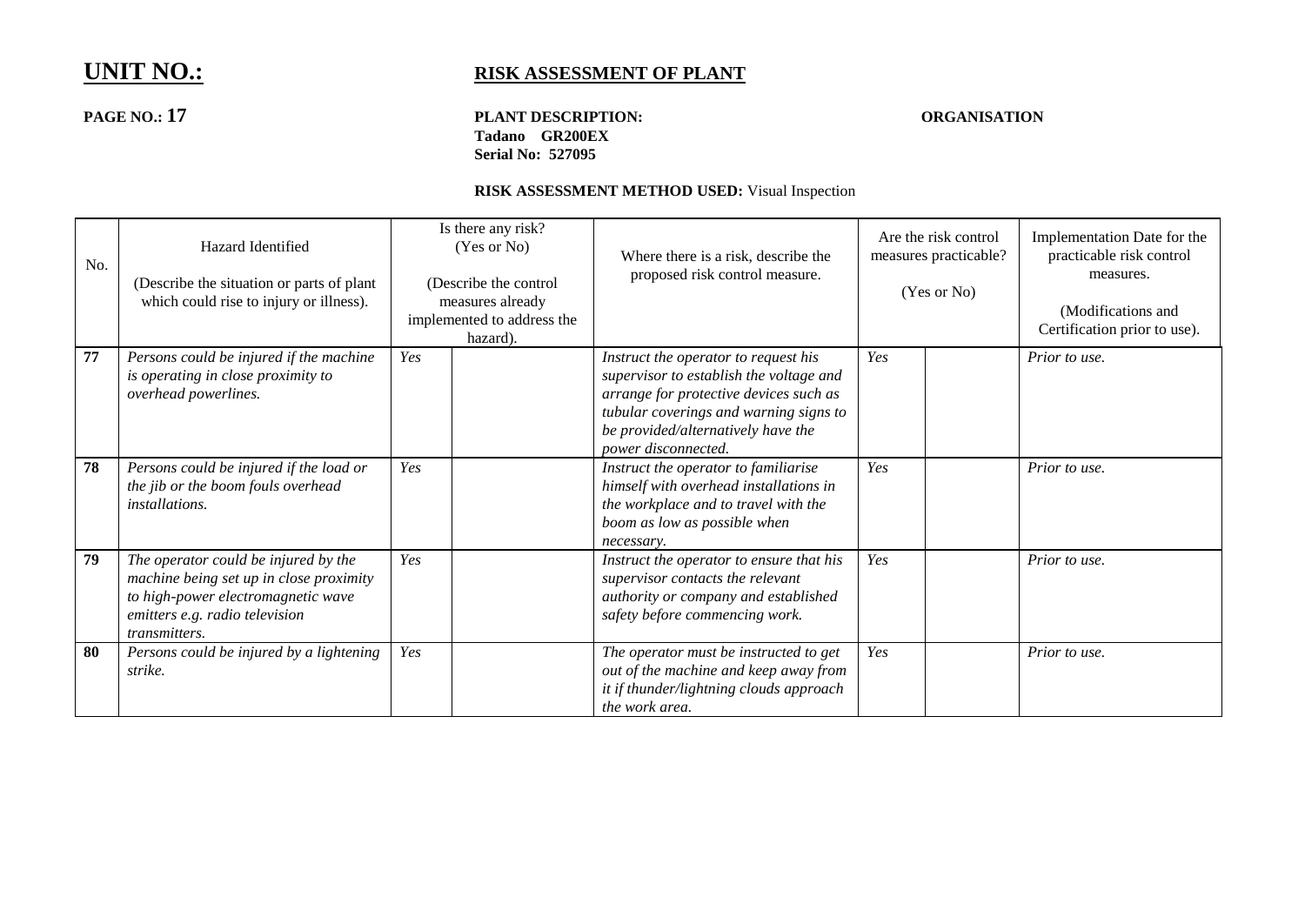## **PAGE NO.: 18 PLANT DESCRIPTION: ORGANISATION Tadano GR200EX Serial No: 527095**

| No. | Hazard Identified<br>(Describe the situation or parts of plant<br>which could rise to injury or illness).           | Is there any risk?<br>(Yes or No)<br>(Describe the control<br>measures already<br>implemented to address the<br>hazard). | Where there is a risk, describe the<br>proposed risk control measure.                                                                   | Are the risk control<br>measures practicable?<br>(Yes or No) | Implementation Date for the<br>practicable risk control<br>measures.<br>(Modifications and<br>Certification prior to use). |
|-----|---------------------------------------------------------------------------------------------------------------------|--------------------------------------------------------------------------------------------------------------------------|-----------------------------------------------------------------------------------------------------------------------------------------|--------------------------------------------------------------|----------------------------------------------------------------------------------------------------------------------------|
| 81  | Persons could be injured in a work box.                                                                             | Yes                                                                                                                      | A properly designed work box should<br>be used and all guidelines set out for its<br>safe in AS 1418-17 1996 should be<br>implemented.  | Yes                                                          | Prior to use.                                                                                                              |
| 82  | Persons could be injured if the machine<br>makes contact with live electrical<br><i>conductors.</i>                 | Yes                                                                                                                      | Warning Notices should be provided in<br>the operators cabin. The operator<br>should be instructed not to operate<br>near "live" wires. | Yes                                                          | Prior to supply.                                                                                                           |
| 83  | Persons could be injured if the crane is<br>used to drag a load by raising the boom.                                | Yes                                                                                                                      | Instruct the operator to ensure that the<br>hoist rope remains vertical at all times.                                                   | Yes                                                          | Prior to use.                                                                                                              |
| 84  | Persons could be injured if the crane is<br>used to move or drag a load by slewing<br>the crane.                    | Yes                                                                                                                      | Instruct the operator to ensure that the<br>hoist rope remains vertical at all times.                                                   | Yes                                                          | Prior to use.                                                                                                              |
| 85  | Persons could be injured if the operators<br>vision is impaired by sunlight or bright<br>lights in close proximity. | Yes                                                                                                                      | Instruct the operator to wear<br>sunglasses or other form of suitable eye<br>protection                                                 | Yes                                                          | Prior to use.                                                                                                              |
| 86  | Persons could be injured if the operator<br>is distracted from noise.                                               | Yes                                                                                                                      | Instruct the operator to wear ear muffs<br>or some other form of suitable ear<br>protection.                                            | Yes                                                          | Prior to use.                                                                                                              |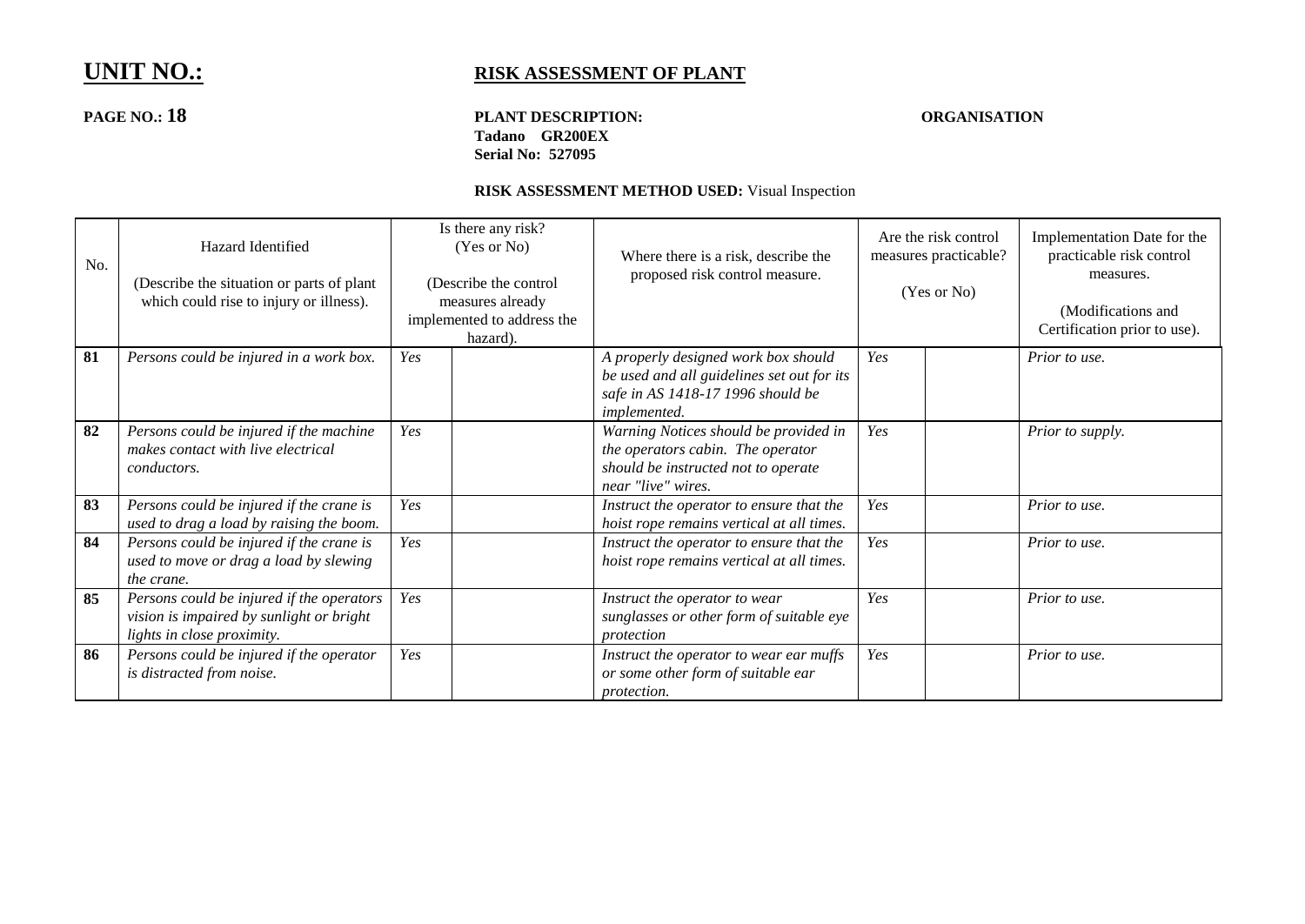## **PAGE NO.: 19 PLANT DESCRIPTION: ORGANISATION Tadano GR200EX Serial No: 527095**

| No. | Hazard Identified<br>(Describe the situation or parts of plant)<br>which could rise to injury or illness).                                                        |     | Is there any risk?<br>(Yes or No)<br>(Describe the control<br>measures already<br>implemented to address the<br>hazard). | Where there is a risk, describe the<br>proposed risk control measure.                                                                                                                        | Are the risk control<br>measures practicable?<br>(Yes or No) |  | Implementation Date for the<br>practicable risk control<br>measures.<br>(Modifications and<br>Certification prior to use). |
|-----|-------------------------------------------------------------------------------------------------------------------------------------------------------------------|-----|--------------------------------------------------------------------------------------------------------------------------|----------------------------------------------------------------------------------------------------------------------------------------------------------------------------------------------|--------------------------------------------------------------|--|----------------------------------------------------------------------------------------------------------------------------|
| 87  | The crane operator and dogman may be<br>injured by not being visible whilst out of<br>the crane cabin.                                                            | Yes |                                                                                                                          | Instruct the operator and the dogman<br>to wear a bright hazard designed vest<br>or some other form of suitable garment.                                                                     | Yes                                                          |  | Prior to use.                                                                                                              |
| 88  | Personnel could have their hands<br>injured while carrying out tasks upon<br>the crane e.g. reeving.                                                              | Yes |                                                                                                                          | Instruct these personnel to obtain and<br>wear suitable gloves.                                                                                                                              | Yes                                                          |  | Prior to use.                                                                                                              |
| 89  | The crane driver or dogman may be<br>struck on the head while out of the crane<br>cabin.                                                                          | Yes |                                                                                                                          | Instruct the operator and the dogman<br>to wear a safety helmet while absent<br>from the crane cabin.                                                                                        | Yes                                                          |  | Prior to use.                                                                                                              |
| 90  | Persons could be injured if the crane<br>travelled over unsubstantial ground or<br>near the edge of a ditch or some other<br>form of hollow, a gap or excavation. | Yes |                                                                                                                          | Instruct the operator to be guided by a<br>dogman while travelling. Enquires<br>should be made to a supervisor or<br>engineer regarding the condition of the<br>machines supporting surface. | Yes                                                          |  | Prior to use.                                                                                                              |
| 91  | Persons could be injured if the crane is<br>travelled in areas where space is limited<br>on rough ground and slopes.                                              | Yes |                                                                                                                          | Instruct the operator to be guided by a<br>dogman and to travel carefully and<br>slowly.                                                                                                     | Yes                                                          |  | Prior to use.                                                                                                              |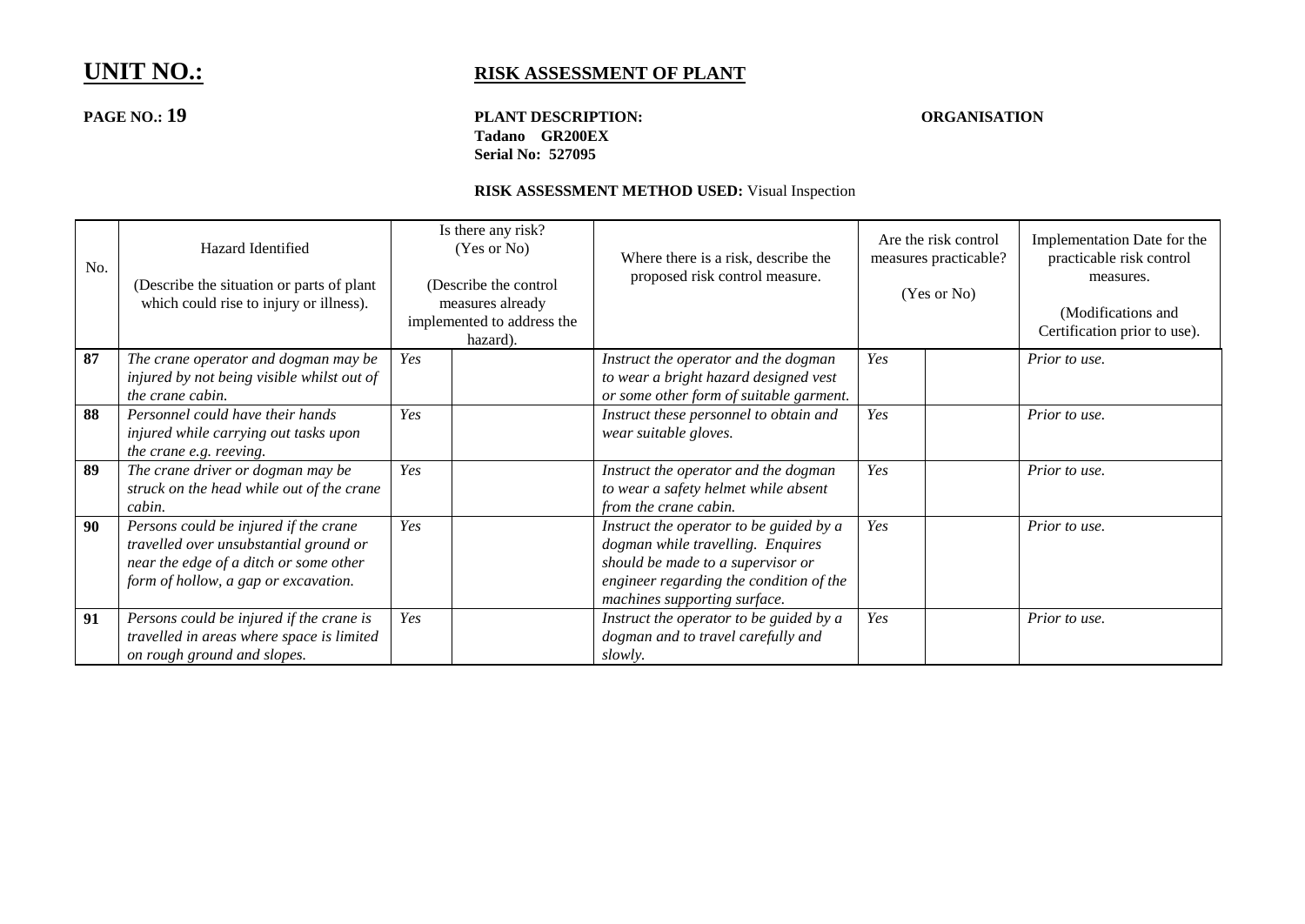## **PAGE NO.: 20 PLANT DESCRIPTION: ORGANISATION Tadano GR200EX Serial No: 527095**

| No. | Hazard Identified<br>(Describe the situation or parts of plant<br>which could rise to injury or illness).                    | Is there any risk?<br>(Yes or No)<br>(Describe the control<br>measures already<br>implemented to address the<br>hazard). | Where there is a risk, describe the<br>proposed risk control measure.                                                                                                                                                        | Are the risk control<br>measures practicable?<br>(Yes or No) | Implementation Date for the<br>practicable risk control<br>measures.<br>(Modifications and<br>Certification prior to use). |
|-----|------------------------------------------------------------------------------------------------------------------------------|--------------------------------------------------------------------------------------------------------------------------|------------------------------------------------------------------------------------------------------------------------------------------------------------------------------------------------------------------------------|--------------------------------------------------------------|----------------------------------------------------------------------------------------------------------------------------|
| 92  | Persons could be injured if the machine<br>exceeds working radius.                                                           | Yes                                                                                                                      | Instruct the operator to never exceed<br>working radius.<br>All work must be carried out within the<br>range of the rated load chart supplied<br>with the machine<br>regardless of the length of boom<br>installed.          | Yes                                                          | Prior to use.                                                                                                              |
| 93  | Persons could be injured if the operator<br>disturbs adjustments of any hydraulic<br>component.                              | Yes                                                                                                                      | Instruct the operator that only trained<br>and skilled mechanical personnel with<br>an understanding of the machine may<br>carry out adjustments to the hydraulic<br>components of the unit.                                 | Yes                                                          | Prior to use.                                                                                                              |
| 94  | Persons could be injured if the machine<br>is being repaired, maintained or<br>serviced on an incline.                       | Yes                                                                                                                      | Instruct the driver that the machine<br>should be set up on firm level ground<br>for service and general maintenance.<br>Should this not be practical as in the<br>case of a repair the crane must be<br>adequately chocked. | Yes                                                          | Prior to use.                                                                                                              |
| 95  | Persons could be injured if repairs,<br>maintenance or service is carried out on<br>the machine while the engine is running. | Yes                                                                                                                      | Instruct the operator to stop the engine<br>prior to any work being commenced on<br>the machine. A notice should be put in<br>place advising that the crane is under<br>repair or service.                                   | Yes                                                          | Prior to use.                                                                                                              |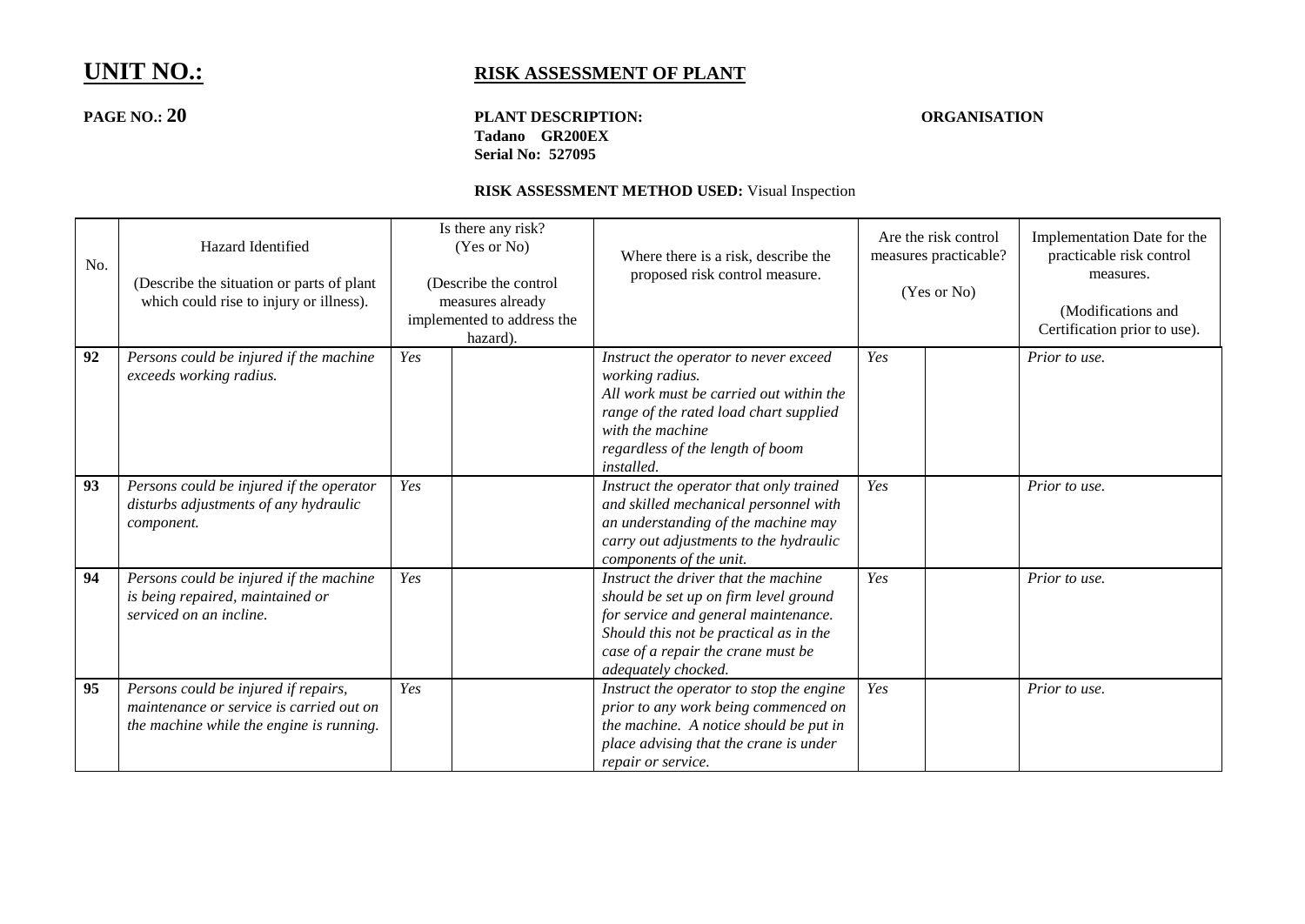## **PAGE NO.: 21 PLANT DESCRIPTION: ORGANISATION Tadano GR200EX Serial No: 527095**

| No.        | Hazard Identified<br>(Describe the situation or parts of plant)<br>which could rise to injury or illness).                      |     | Is there any risk?<br>(Yes or No)<br>(Describe the control)<br>measures already<br>implemented to address the<br>hazard). | Where there is a risk, describe the<br>proposed risk control measure.                                                                              | Are the risk control<br>measures practicable?<br>(Yes or No) | Implementation Date for the<br>practicable risk control<br>measures.<br>(Modifications and<br>Certification prior to use). |
|------------|---------------------------------------------------------------------------------------------------------------------------------|-----|---------------------------------------------------------------------------------------------------------------------------|----------------------------------------------------------------------------------------------------------------------------------------------------|--------------------------------------------------------------|----------------------------------------------------------------------------------------------------------------------------|
| 96         | Persons could be injured while being<br>under the crane boom while work is<br>being carried out on the machine.                 | Yes |                                                                                                                           | Instruct the operator to ensure that no<br>persons go under the crane boom or jib<br>while work is being carried out to the<br>crane.              | Yes                                                          | Prior to use.                                                                                                              |
| 97         | Persons could be injured if wedge type<br>rope fittings separated.                                                              | Yes |                                                                                                                           | Wire rope clips should be installed<br>upon all ropes above wedge type<br>fittings. See manual of installation.                                    | Yes                                                          | Prior to supply.                                                                                                           |
| 98         | Persons could be injured if the machine<br>becomes unstable due to is supporting<br>surface collapsing or being washed<br>away. | Yes |                                                                                                                           | Instruct the operator to park the<br>machine in a safe location and if there<br>is any doubt to seek advice from his<br>supervisor or an engineer. | Yes                                                          | Prior to use.                                                                                                              |
| 99         | Persons could be injured if the safety<br>devices on the crane are not in proper<br>working order.                              | Yes | A log book has<br>been provided to<br>record any defects.                                                                 | Instruct the operator that prior to<br>operation each day he/she should<br>check all the safety devices.                                           | Yes                                                          | Prior to use.                                                                                                              |
| <b>100</b> | Persons could be injured if the electrical<br>wiring has been modified.                                                         | Yes |                                                                                                                           | Instruct the operator not to modify or<br>permit any other person to modify the<br>electrical wiring within the crane.                             | Yes                                                          | Prior to use.                                                                                                              |
| <b>101</b> | Persons could be injured if a load was<br>permitted to free fall.                                                               | Yes | Means have been<br>provided to<br>eliminate "free<br>fall".                                                               | Instruct the operator that while<br>operating the machine as a mobile<br>crane the use of free fall is prohibited.                                 | Yes                                                          | Prior to use.<br>Prior to<br>supply.                                                                                       |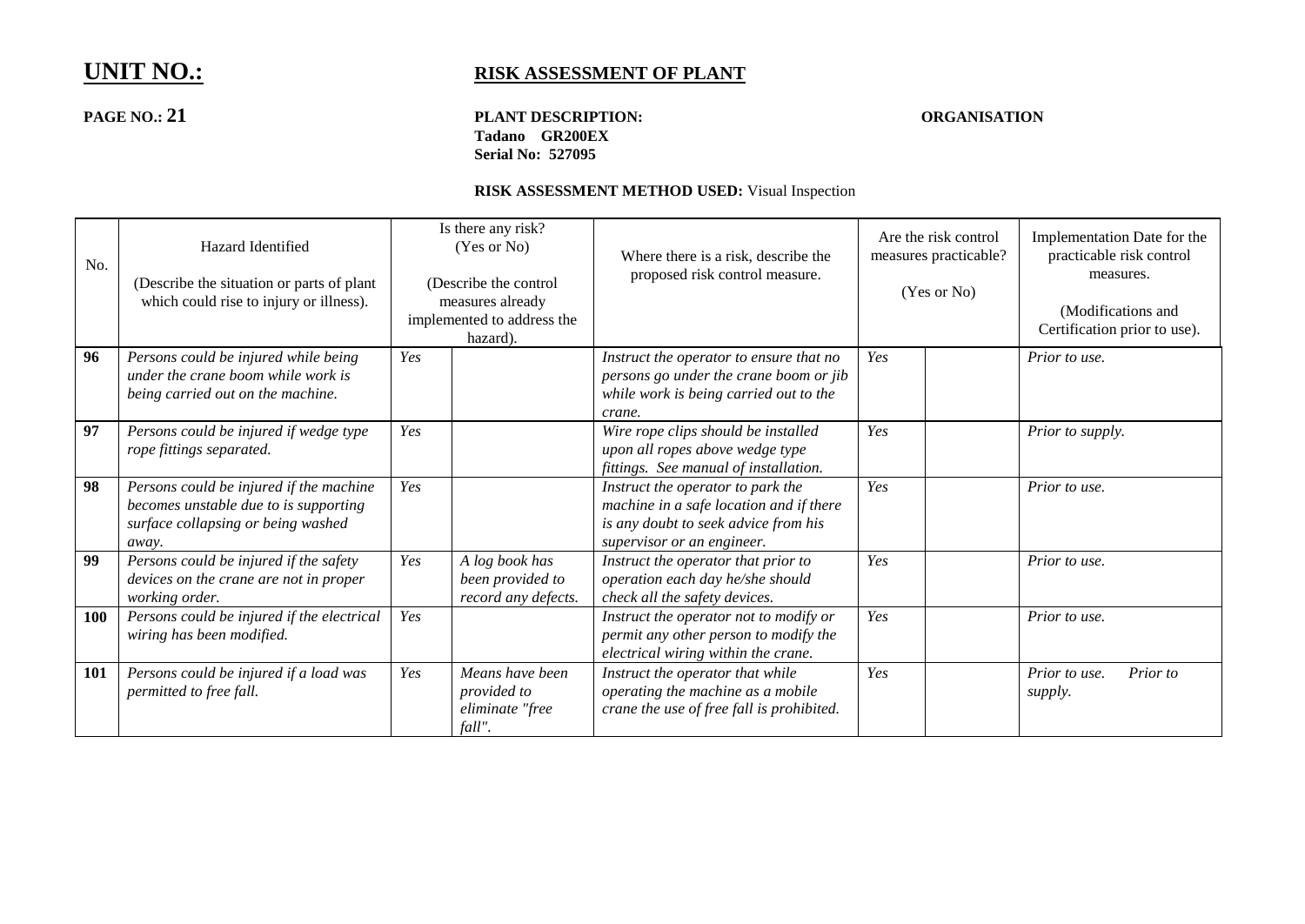## **PAGE NO.: 22 PLANT DESCRIPTION: ORGANISATION Tadano GR200EX Serial No: 527095**

| No. | Hazard Identified<br>(Describe the situation or parts of plant)<br>which could rise to injury or illness).           | Is there any risk?<br>(Yes or No)<br>(Describe the control<br>measures already<br>implemented to address the<br>hazard). |                                                            | Where there is a risk, describe the<br>proposed risk control measure.                                                                                                                                                                                                                                               |     | Are the risk control<br>measures practicable?<br>(Yes or No) | Implementation Date for the<br>practicable risk control<br>measures.<br>(Modifications and<br>Certification prior to use). |
|-----|----------------------------------------------------------------------------------------------------------------------|--------------------------------------------------------------------------------------------------------------------------|------------------------------------------------------------|---------------------------------------------------------------------------------------------------------------------------------------------------------------------------------------------------------------------------------------------------------------------------------------------------------------------|-----|--------------------------------------------------------------|----------------------------------------------------------------------------------------------------------------------------|
| 102 | Persons could be injured if a rope failed<br><i>due to wear.</i>                                                     | Yes                                                                                                                      |                                                            | Instruct the operator to inspect all wire<br>ropes on the machine on a daily basis.                                                                                                                                                                                                                                 | Yes |                                                              | Prior to use.                                                                                                              |
| 103 | Persons could be injured if the operator<br>fails to apply the slew brakes if the<br>engine stalls during operation. | Yes                                                                                                                      |                                                            | Instruct the operator to apply the slew<br>brake if the engine fails during<br>operation.                                                                                                                                                                                                                           | Yes |                                                              | Prior to use.                                                                                                              |
| 104 | Persons could be injured if the<br>instrument readings in the cabin are not<br>correct.                              | Yes                                                                                                                      |                                                            | All load and indicator devices must<br>have frequent inspections testing and<br>calibration by a competent person at<br>frequent intervals not exceeding twelve<br>months apart. Records must be<br>documented. Instruct the operator to<br>immediately request confirmation of<br>accuracy should any doubt arise. | Yes |                                                              | Prior to supply. Prior to<br>use.                                                                                          |
| 105 | Persons could be injured if additional<br>counterweights are added to the<br>machine.                                | Yes                                                                                                                      |                                                            | Instruct the operator not to operate the<br>machine if counterweight in excess of<br>the crane makers specifications has<br>been added to the rear of the machine.                                                                                                                                                  | Yes |                                                              | Prior to use.                                                                                                              |
| 106 | Persons could be injured if sudden<br>applications are made to the control.                                          | Yes                                                                                                                      |                                                            | Instruct the operator not to apply the<br>controls in a sudden or uncontrollable<br>manner.                                                                                                                                                                                                                         | Yes |                                                              | Prior to use.                                                                                                              |
| No. | <b>Hazard Identified</b><br>(Describe the situation or parts of plant                                                |                                                                                                                          | Is there any risk?<br>(Yes or No)<br>(Describe the control | Where there is a risk, describe the<br>proposed risk control measure.                                                                                                                                                                                                                                               |     | Are the risk control<br>measures practicable?<br>(Yes or No) | Implementation Date for the<br>practicable risk control<br>measures.                                                       |